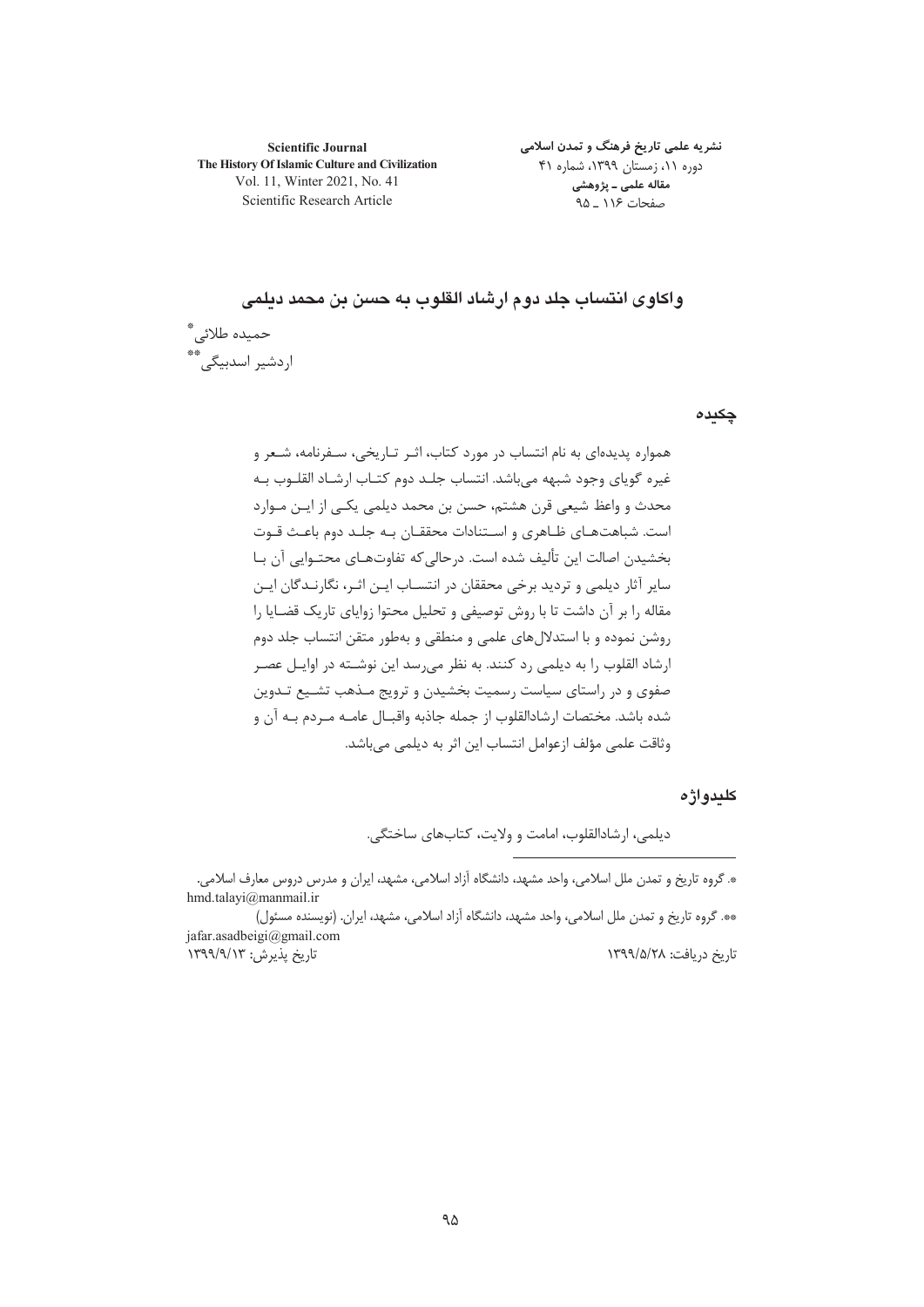#### طرح مسئله

حسن بن محمد دیلمی، محدث و واعظ شیعی ایرانی قرن هشتم هجری قمری میباشد. او دارای آثار ارزشمندي از جمله: *ارشاد القلوب الي الصواب المنجي من عمل مـن الـيم العقـاب، اعـلام|لـدين فـي* ص*فاتالمؤمنين، غو ر الاخبار و درر الآثار في مناقب ابي الائمة الأطهار بيلة* است كه اين سـه اثـر، چـاپ شده و در دسترس قرار دارد. چهارمین اثر دیلمی کتاب *اربعون حدیثا* میباشد که تنها نام و نشــانی از آن باقی مانده است. این مؤلف شیعی از چهرههای کمتر شناخته شده می باشد و اطلاعـات انـدکی از زندگی و آثار او در تذکرهها و تراجم نوشته شده است. لذا تقـدم و تـأخر تـدوین تألیفـات وی چنـدان مشخص نمی باشد؛ تنها تقدم کتاب *اعلام الدین* بر کتاب *غور الاخبار* اثبات شده؛ زیرا در بحث صفات شبعه در کتاب *غو ر الاخبار*، دیلمی، خواننده را به کتاب *اعلام الدین* ارجاع داده است. <sup>(</sup>

ظاهراً کتاب *ارشاد القلوب* دارای دو جلد بوده است. جلد اول آن در قالب پنـد و انـدرز و موعظـه می باشد و اصالت آن قطعی است، اما انتساب جلد دوم به دیلمی از مباحث بحث برانگیز می باشد. این جلد در فضایل و مناقب، معجزات و کرامات حضرت علیﷺ نوشته شده است. برخی محققان انتساب جلد دوم به دیلمی را مردود دانستهاند. اما قضاوت آنان در حد فرضیه باقی مانده و بر اثبات آن اقدامی ننمودهاند. مقالاتی در خصوص کتاب *ا<mark>رشاد القلوب</mark> به رشته تحریر در*آمده است ولـی هـیچ یـک بـه بررسی اصالت انتساب جلد دوم *ارشاد القلوب* به صورت علمی و پژوهشی اقدام ننمـودهانـد، از جملـه مقاله «آشنای<sub>ی</sub> با منابع معتبر شیعه، *ارشاد القلوب الی الصواب*» که کتاب *ارشاد* را بهعنوان بهترین اثر در زمینه موعظه، خطابه، تبلیغ و خودسازی معنوی معرفی مینماید. سپس اقوال برخی بزرگان در مـورد این کتاب را بیان نموده و در ادامه به معرفی اجمالی کتاب و مؤلف آن پرداخته است.<sup>۲</sup> از دیگر نوشتههـا، مقالهای است تحت عنوان «*توجمه سست و ناهنجار ارشاد القلوب»* که این مقاله ضمن معرفـي اجمــالي دیلمی و آثارش، به نقد و بررسی ترجمه سید عباس طباطبایی از *ارش<i>اد القلوب* پرداخته است. <sup>۳</sup>

در این مقاله با روش تحلیل محتوا، نگارندگان سعی نمودهاند تا با مقایسه دو اثر دیگر دیلمبی بـا جلد دوم *ارشاد القلوب،* ضمن تبيين وجوه تمايز و تشابه آثار، انتساب جلد دوم *ارشاد القلوب* به ديلمي را رد نمایند. تحلیل محتوا روشی قانون مند و عینی است که ویژگی های یک پیام را استنباط و کشـف می کند و به پژوهش گر کمک می کند تـا از رویکردهـای حدسـی بـه رویکـردی نظـاممنـد و دقیـق

١. ديلمي، غرر الاخبار و درر الآثار، ص ٣٣٥.

۲. ياكنيا، «آشنايي با منابع معتبر شيعه، ارشاد القلوب الي الصواب»، *فقه و اصول، مبلغان*، ش ۱۳۳، ص ۱۲۲ \_ ۱۱۴. ٣. فخرالشريعه، «ترجمه سست و ناهنجار»، *علوم قرآن وحديث، نور علم*، ش ۴۸، ص ۱۴۱ \_ ۱۲۸.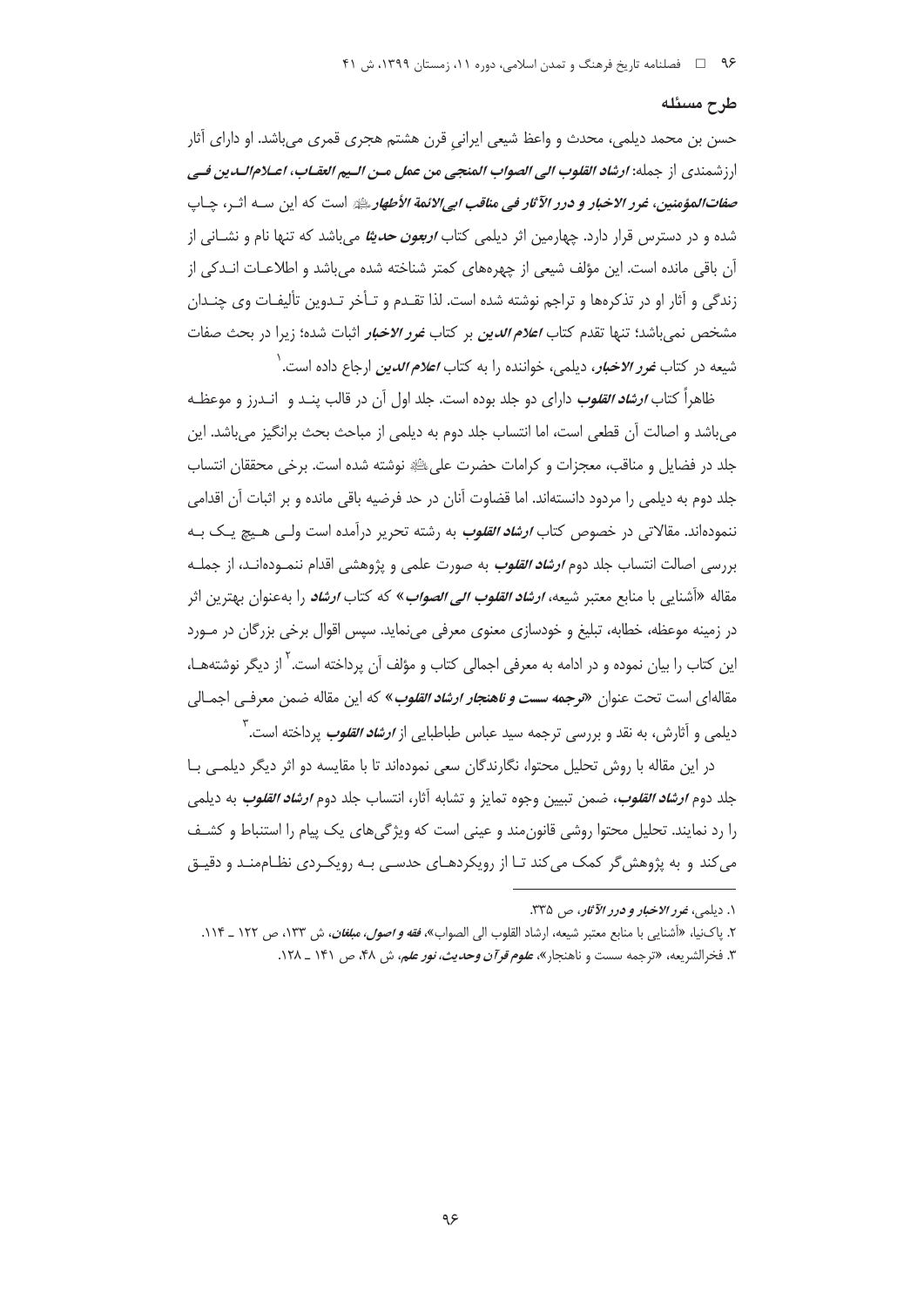دست،یابد.<sup>\</sup> تکنیک منتخب برای تحلیل محتوای آثار دیلمی «تحلیل محتـوای مقولـهای»<sup>۲</sup> براسـاس نظر لورنس باردن ٰ می باشد. تحلیل محتوا از فنون تحقیق است که برای توصـیف عینـی و مـنظم و کمی محتوای آشکار ارتباطات به کار می رود و هدف آن تفسیر کردن است و پـس از آن مقولـههـا از تفکیک محتوا بهدست می آیند و می بایست براساس قواعدی<sup>۴</sup> تنظیم شوند تا معتبر باشند. همسـو بـا این هدف و با توجه به اینکه در فصل بندی محققان و مؤلفان کتابها از هم گسستگی معنایی وجـود داشت؛ بنابراین تقسیم بندی براساس مضمون و محتوا توسط نگارندگان انجام گرفته است.

از قديمي ترين انواع تحليل، تحليل مقولهاي يا چارچوب مفهومي است. هدف ايـن نـوع تحقيـق، مورد توجه قرار دادن تمام متن است تا بتوان آن را از غربال طبقهبندی و شمارش بسامدی و حاضـر یا غایب بودن واحدهای معنی دار گذراند؛ و بهوسیله ارقام و درصدها به تفسیری بر پایه اصول علمـی و منطقی اقدام کرد. همچنین عناصر معنیدار پیام را طبقهبندی کرد و پس از نظـم دادن، بـه تفسـیر يرداخت. <sup>0</sup> در هر تحليل، محقق بهدنبال هدف استنباطها و شناخت آن است. <sup>7</sup> بههمين منظور در گــام اول به معرفی و تحلیل محتوای سه اثر جلد اول و دوم *ارشاد القلوب و غرر <i>الاخبار* **مبـاد**رت نمـوده و در گام بعد با توجه به سنخیت موضوعی و در راستای تأمین هدف شمارش بسامدی، پنج باب ابتدای جلد دوم *ارشاد القلوب و غرر الاخبار* را انتخاب و به مقایسه گزارهها در آن متون پرداختهایم که نتایج بررسی این ابواب در پیوست مقاله قابل ملاحظه است. محدوده محتوایی بهمنظـور تحلیـل محتـوای مقولهای، متن سه اثر (دو جلد *ارشاد انقلوب و غرر الاخبار) می باشد.* 

## در سے و تحلیل محتوای جلد اول ارشاد القلوب

اعتماد به وثاقت علمی دیلمی باعث شده که آثار وی در ردیف مصادر ب*حار الانوار* قرار گرفته و مـورد توجه علمای شیعه واقع شود. *ارشاد القلوب* مشهورترین تألیف دیلمی می باشد، بـه گونـهای *ک*ـه وی را به عنوان «صاحب ارشاد» می شناسند.

ار*شاد القلوب* با محوریت اخلاق و تربیت کاربردی آن، برای جامعه آن روز مسـلمانان، نسـخهای بود که به زعم مؤلف آن، می توانست درمان بسیاری از آلام اجتماعی باشد. دیلمی انگیـزه خـود را در

2. Categorical content analysis. 3. Bardin Laurence.

۴. از جمله قواعد تحلیل محتوا عبارتند از: همگن باشند، انحصاری باشند، عینی باشند و غیره. (باردن، *تحلیل محتوا*، ص ۳۶) ۵. باردن، تح*لیل محتوا*، ص ۳۷ ـ ۳۵.

۶. کریپندروف، تح*لیل محتوای مبانی روش شناسی، ص ۳۲*.

۱. ایمان و نوشادی، «تحلیل محتوای کیفی»، *دو فصلنامه پژوهش*، ش ۲، ص ۱۸.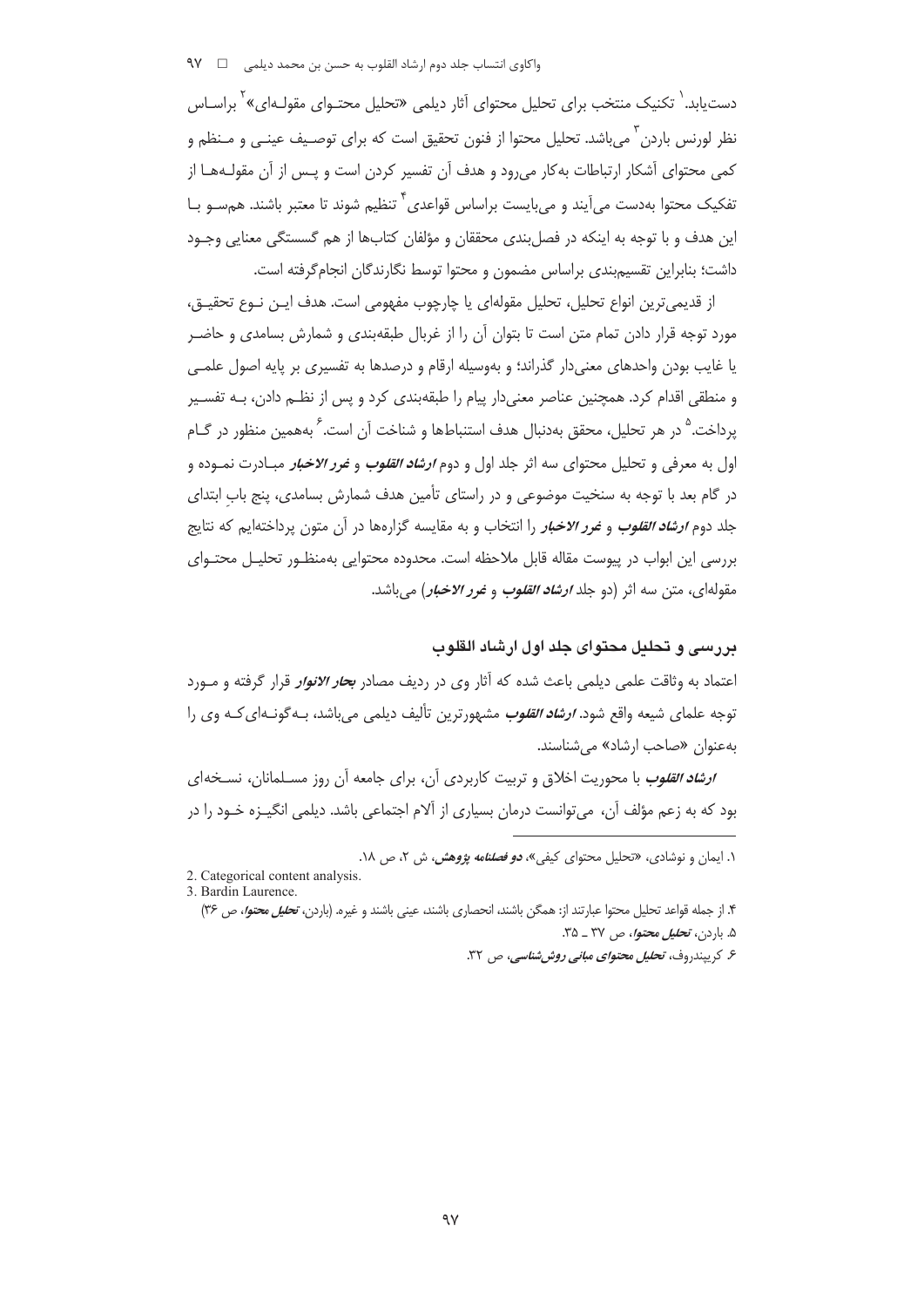دیباچه اثرش، پادآوری و تذکر آخرت و مرگ نوشته و بـا اشـاره بـه نـام کتـاب، ارشـاد و راهنمـایی انسان ها را براساس خرد، غایت نگارش کتاب ذکر نموده است. همچنین او در مقدمـه بـه ایـن نکتـه اشاره دارد که اسناد را به دلیل شهرت احادیث و روایات در سایر کتاب ها و در میان افراد حذف نموده است. كلام ديلمي معمولاً با مواعظ قرآني آغاز شـده اسـت. بـه اعتقـاد وي «بهتـرين موعظـههـا و رساترین آنها همان کلام خدا است». او استفاده از احادیث نبوی را به عنوان «کلیات و اصول سخن» ارج نهاده است. وي مقدمه كتاب را با اعلام تعداد ابواب آن خاتمه داده است. ٰ

او در بخش های مختلف کتابهایش به خصوص در موضع ابراز نظر، با الفاظی متواضـعانه ماننــد بنده کوچک خدا، بنده فقیر و نیازمند رحمت خدا و یا بهعنوان مؤلف و مصنف، حضور خود را پررنگ نموده اس*ت*.<sup>۲</sup>

ديلمي كتاب *ارشاد القلوب* را به موضوعات مختلف اخلاقي (نظري، فردي، اجتمـاعي) اختصــاص داده است. این کتاب بارها در نجف و ایران چاپ شده و نیز نسخ خطی متعددی از آن موجود اسـت. <sup>'</sup> از بین نسخ متعدد، قدیمی تـرین نسـخهای کـه نگارنـدگان یافتـهانـد، نسـخه شـماره ۲۰ موجـود در نسخههای خطی دانشگاه فردوسی مشهد میباشد که این نسخه را عبدالحق بن محمـد بـن عیسـی حسنی در سال ۹۷۱ هجری قمری کتابت نموده است و شامل پنجاه و پنج باب است که باب آخر آن در مورد فضایل و مناقب امیرالمؤمنین ﷺ نوشته شده است.

دیلمی برای فصول کتاب، عناوین مشخصی را در نظر گرفته امـا در برخـی از فصـلهـا، وحـدت موضوعی رعایت نشده است و تنها بخشی از محتوا با عنوان فصل سازگاری دارد و گاه مطالب چندان ارتباطی از نظر محتوا و موضوع، با یکدیگر ندارند و بی نظمی و از هم گسستگی معنایی در آن مشهود است. در برخی موارد نیز موضوعات تکرار شده است. اگر بخـواهیم مطالـب وی را از نظـر محتـوایی دستهبندی کنیم، میتوان آن را به سه بخش تقسیم کرد:

ـ بخش اول حاوی مبانی نظری اخلاق شامل هجده باب در موضوعات پند و موعظه، زهد، ذکـر دعا، توحید، عقل و خرد و غیره؛ بخش دوم حاوی اخلاق کاربردی یا آیین زندگی است کـه در بعـد

١. ديلمي، *ارشاد القلوب*، ج ١، ص ٢٠ ـ ١٩.

٢. همان، ج ١، ص ١٩، ٤٩ و ٤٨؛ همو، *غور الاخبار، ص ٣*٣، ٩٢، ٩٤، ١٣٧ و...؛ همو، *اعـلام الـدين، ص ٣٤، ٥٧،* ٨٠، ۹۷ و … .

۳. از جمله نسخ خطی موجود از ایـن کتـاب عبارتنـد از: شـماره ثبـت ۱۳۸ گ کتابخانـه مسـجد گوهرشـاد و شـماره ثبت٢٩٨٨٨٩ م كتابخانه آستان قدس رضوى، كاتب: عزيزكي، محمد جان بن محمد حسين؛ شـماره ثبـت ٨٣١۵۵ کتابخانه آستان قدس رضوی؛ شماره ثبت ۸۳۸ غ کتابخانه غرب همدان؛ شماره ثبت ۸۸۳۹۳ گ کتابخانه گوهرشاد، ترجمه تلخیص ارشاد القلوب. (*فهرستگان نسخ خطی ایران*، به کوشش مصطفی درایتی، ج ۲۹، ص ۹۳۵)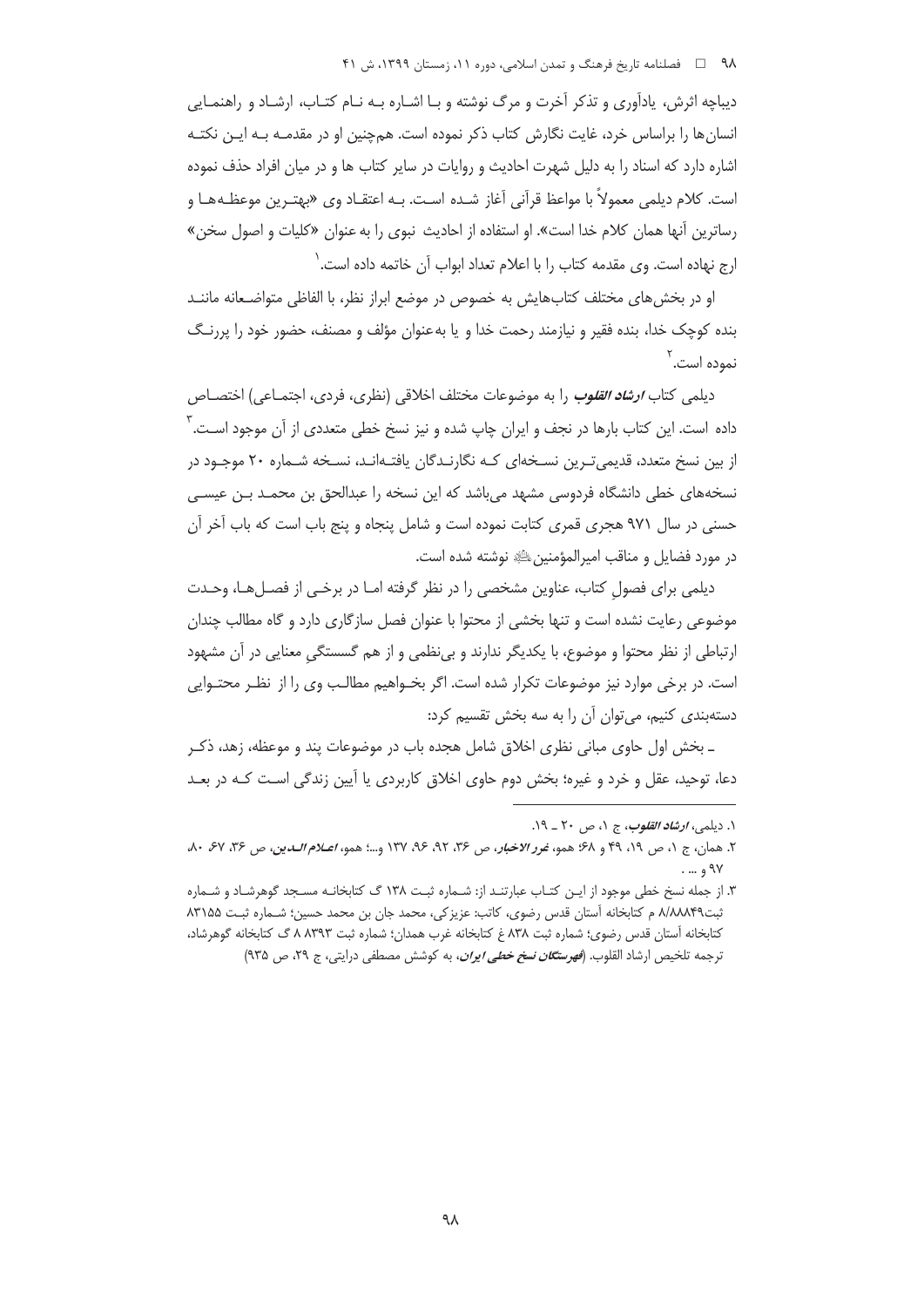اخلاق فردی و تهذیب نفس به مسائلی مانند توبه، بیماری، فضایل نماز شب، تقـوا، خـوف و رجـاء و غیره توجه دارد. در بعد اخلاق اجتماعی موضوعاتی چون عیادت مریض، جهاد، حسن خلـق و برخـی رذایل اخلاقی مانند رباخواری، حسد، غیبت و غیره را بازگو نموده است. بخـش سـوم حـاوی ابـوابی است که براساس محتوا در بخش تلفیقی و متفرقه مانند وصایا، در قرائت قــرآن، احادیـث منتخـب، ولايت خدای تعالی، معراج و غيره می باشد.

تنها منبعی که دیلمی در متن کتاب *ارشاد القلوب* از آن نام برده، م*جموعه ورام* است. این تـألیف با نام *تنبیه الخاطر و نزهةالناظ*ر معروف به م*جموعه ورام* است که درباره اخلاق، حکمـت و موعظـه و شامل احاديث نقل شده از طريق اهلسنت است. نويسنده اين كتاب، ورام بن ابي فـراس (م. ۶۰۵ ق) می باشد. دیلمی دو فصل از کتابش را به منتخبی از احادیث و روایات این اثر اختصاص داده است.

از جمله ویژگیهای حائز اهمیت رویکرد دیلمی در جلد اول *ارشاد القلوب ع*بارتاند از:

**۱. نگرش ویژه به پند و موعظه:** موعظه اساس کار دیلمی را رقم زده اسـت. او مهــمتـرین شــیوه آموزش و تعلیم و تربیت را وعظ می داند.<sup>\</sup> آن گونه که از آثار دیلمی پیداست و بنا به قــول بســیاری از بزرگان، وی واعظی توانا بوده است. به نظر می رسد او بیشـتر ایـام عمـرش را در ارشـاد و راهنمـایی مردم گذرانده باشد؛ و چهبسا کتابهایی را که در ایام پیری (بنا به استناد قول خودش) نوشته، همـان مجموعه مواعظ و سخنرانی هایی است که سال ها بر منبر ایراد نموده است. این سبک واعظانه موجود در لحن سخنان دیلمی، در تمام آثارش کاملاً هویداست.<sup>۲</sup>

**۲.** توجه به پرورش اخلاق فردي: از ويژگيهاي بارز كلام ديلمي در جلد اول *ارشاد القلوب* توجـه به اخلاق فردی بوده است. نزدیک به نیمی از ابواب این کتاب در موضوع تهذیب و سازندگی فـردی است. <sup>۲</sup> به نظر می رسد او شالوده سازندگی اخلاقی جامعه را در پـرورش اخـلاق فـردی آحـاد جامعـه می دانسته است.

**۳. توجه به رشد اخلاق اجتماعی:** دیلمی در کنار توجه به اخلاق فردی، اخــلاق اجتمــاعی را نیــز مورد نظر قرار داده است. او با توجه به بعد روحی و جسمی انسانها، بر مکارم اخلاق اجتماعی تأکیـد ورزیده و در عین حال نسبت به رذایل اخلاقی هشدار داده است. وی با ارائه حکایاتی واقعی از زندگی پیامبرﷺ و ائمهﷺ تابلوهایی از سبک زندگی اسلامی را به نمایش گذارده است.

۰۱ دیلمي، *ارشاد القلوب*، ج ۰۱ ص ۹۰.

٢. او بارها اصطلاحاتي مانند أيها الإنسان، يا أخي، أيها الأخوان، إعلموا، فاعتبر أيهـا النـاظر و… را بـﻪكـار بـرده اسـت. (همان، ص ٧٠، ٧١، ١٢٢، ١٢۴ و... ؛ همو، اعلام الدين، ص ٣١٣، ٣١٤ و ٤٤٤؛ همو، نمور الاخبار، ص ٣٣٨)

٣. از جمله بابهای ١٠، ١٢، ١٥، ٢٢، ٣٣، ٣٣، ٢۶، ٢٧، ٢٨، ٢٩، ٣٠، ٣٣، ٣٥، ٣٥، ٣٧، ٣٨، ٣٩، ٠٠.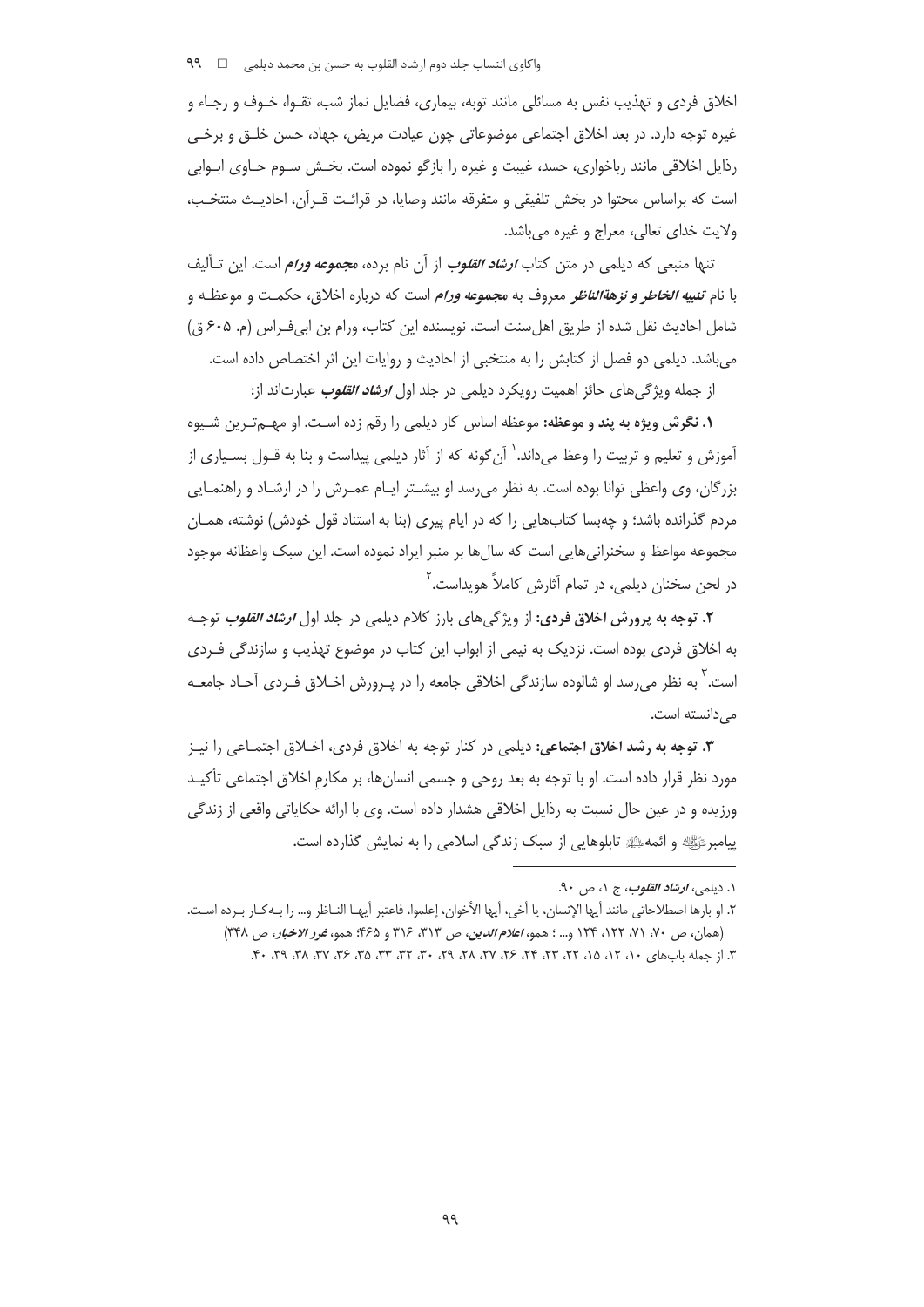**٤. اهميت تعقل و خردورزي:** به اعتقاد ديلمي، انسان ها با استفاده از وديعههاي الهي \_ يعنـي قـوه عقل و خرد ـ به خودشناسی و خداشناسی و با قوه اراده بهسوی طاعـت و بنـدگی و قـرب الهـی کـه غايت حيات طيبه بشرى است، رهنمون خواهند شد. او عقل را سرچشــمه ادب و پايـه ديـن، ســتون دنیاداری و وسیله سلامتی از مهالک می داند.<sup>\</sup>

٥. طرح عقيده شيعه در دفاع از ولايت و امامت اهلييتﷺ: ديلمي در بـين ينـدوانـدرز و وعـظ و ارشاد، از هر فرصتی برای بازگو کردن حقانیت ولایت و امامت علیﷺ و ائمه معصومینﷺ اسـتفاده کرده است. او معتقد بود مفهوم ولايت خدا، شناخت پروردگار، پيامبرﷺ و امامـانﷺ اسـت. وي در شرح آن، موضوع تولّی و تبری را مطرح نموده است. او بزرگ¤رین و استوارترین رشتههای ایمـان را، دوستی برای خدا و در راه خدا دانسته و شرط رسیدن به آن را شناخت و معرفت نسبت به خدا و اولیاء او معرفی کرده است.

٦. استفاده از اشعار، حكايات و تشبيهات زيبا كه باعث جذابيت متن وى شده است.

# معرفي و تحليل محتواي جلد دوم ارشاد القلوب

موضوع جلد دوم *ارش<i>اد القلوب* **با جلد اول کاملاً متفاوت بوده و در** قالب سیرونگاری حضرت علی ﷺ نوشته شده است. این اثر با مقدمهای کوتاه آغاز شده؛ کـه در ابتـدا و انتهـای آن اشـعاری در وصـف پيامبرﷺ، اهل بيتﷺ و على ﷺ نقش بسته است و در متن أن رواياتي از معصـومينﷺ در وصـف اشاعه احاديث و دوستي ايشان اَمده است و نيز به معرفي تنها فصـل ايـن جلـد، تحـتعنـوان «فـي فضائل امیرالمؤمنین علی بن ابی طالبﷺ» پرداخته است. براساس محتوا و موضوع، می تـوان جلــد دوم *ارشاد القلوب* را به چهار بخش تقسیم نمود:

بخش اول حاکی از مقام، شخصیت و فضایل علمی و عملی، به انضمام داسـتانهـایی راجـع بـه شیوههای اخلاقی و کرامات امیرالمؤمنین ﷺ است. شـروع بخـش بـا حـدیث پیـامبرﷺ در وصـف علی ﷺ، فضایل ایشان و اهل بیت ﷺ است. در ادامه نگارنده از قول علمای اهــل ســنت، از جایگــاه و منزلت پيامبرﷺ و على ﷺ و اهل بيتﷺ در آغاز آفرينش و نيز پــذيرش توبـه آدم بـه احتـرام نــام پنج تن، اقوال و رواياتي را آورده است. سپس به شيوه تاريخنگاري و سپرهنويسي، ولادت امام علي ﷺ و علاقه پيامبرﷺ به ايشان، فضايل علىﷺ پس از ولادت (شامل قضاوتها، رهنمون نمودن عمر، ختم شدن همه علوم به امام ازجمله علم كلام، ادبيات، فصاحت و تفسير) ويژگىهاى ايشــان (شــامل

۱. دیلمي، *ارشاد القلوب*، ج ۱، ص ۲۶۳.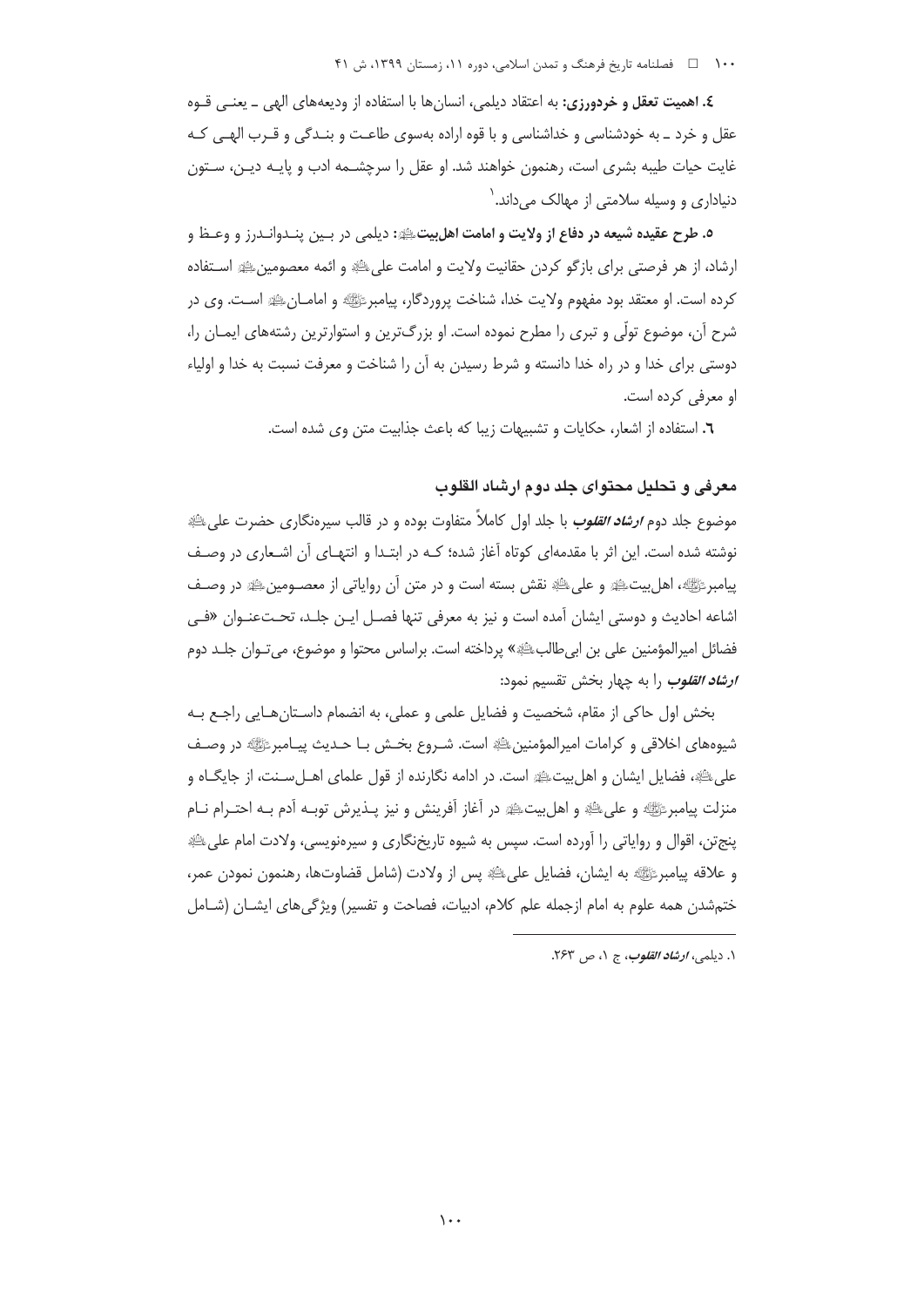حديث منزلت، تعهد، زهد و قناعت، شجاعت، عدالت و دادگستري امام ﷺ) و ابعاد گونــاگون فضــايل امام على ِلتَّةِ (شامل شباهت ايشان به پيامبرﷺ، حضور قلب در عبـادت، شخصـيت امـامِلَّةِ، ارزش مبارزه علی ﷺ از زبان پیامبرﷺ، حلم و بردباری ایشان، بزرگـواری و بخشـش و سـخاوت و شـیوه اخلاقی ایشان) را ذکر نموده است.

او همچنین به بازگویی نمونههایی از اخبار غیبی و کرامات امام علیﷺ پرداخته و آنهـا را دلیلـی بر امامت ایشان قلمداد نموده است. استفاده از شیوه داستانی، از روش هایی است که مؤلف به کرات در این فصل بهره جسته است. اجابت دعا و نفرین علیﷺ، اهمیت محبت علیﷺ در پذیرش اعمال از دیدگاه پیامبرﷺ ویژگیهای منحصربهفرد امامﷺ، از دیگر مباحثی است کـه بـا اسـتناد بـه منــابع اهل سنت به آن پرداخته است.

در بخش دوم کتاب، مؤلف به نقش ارزشمند علیﷺ در غزوات عصر نبوی و جنگهـای داخلـی در دوره پنجساله خلافت ایشان اشاره کرده است. وی غزوات بدر، احد، خندق، خیبر و ذاتالسلاسل و نیز نبردهای جمل، صفین و نهروان را با تأکید بر نقش امپرالمؤمنینﷺ بهطور کامل و با بیان برخـی جزئيات وصف كرده است. او در شرح حوادث، اغلب به عنصر زمان و مكان توجه نموده است، هرچند در تشریح غزوات، نام منبع یا منابعی را نیاورده است و به نظر می رسد که از حافظه تـاریخی خـود در تبیین این رویدادها استفاده نموده است.

بخش سوم نيز به دلايل امامت و ولايت امام على ﷺ اختصاص يافتـه اسـت. نويسـنده در ايـن بخش با روشی تحلیلی، ویژگی ها و مختصات ولایت علی ﷺ را از خلال نصوص متواتر شـیعه، ادلـه قرآنی و احادیث قدسی بیان نموده است. همچنین به بیـان احتجاجـات امـام علـیﷺ پرداختـه و در مبحث احتجاج با ابوبکر، حوادث شگفتآور و عجیبی را بازگو می کند. ویژگی ها و خصایص شیعیان و نيز تفسير آيه «اولو الامر» ٰ از ديگر موضوعات مورد توجه مؤلف ميباشد. مبحث پاياني ايـن بخـش، پرسش و پاسخ امام علیﷺ با گروهی از نصارا و یهود در قالب داستان میباشد. مؤلف تنها در اولـین حکایت، منبع خود را ذکر نموده است، اما در بقیه موارد اسناد را حذف کرده است. البته برخـی از ایـن ماجراها با اندکی تفاوت، در کتاب *غور الاخبار آمده است.* 

آخرین بخش کتاب، ٰ با گفتگوی امام علیﷺ و خالد بن ولید شروع می،شود و با روایاتی مربـوط به وقايع پس از شهادت ايشان ادامه مي يابد. مبحث پاياني آن در مورد مرقد حضرت، چگونگي دفن و

١. نساء (۴) ۵۹.

٢. ديلمي، *ارشاد القلوب*، ج ٢، ص ٥٧٣ ـ ٤۶۶.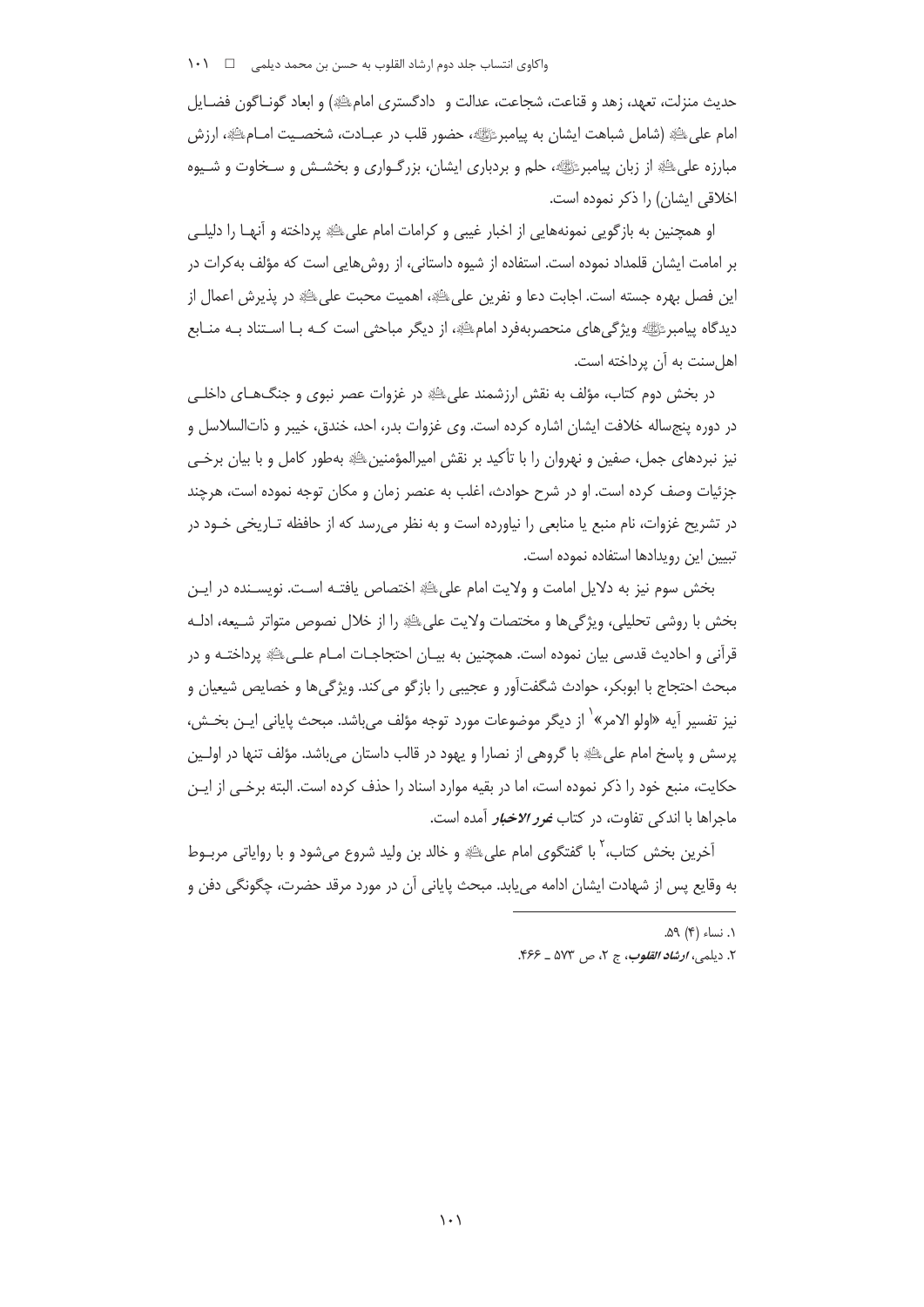پیدا شدن مزار ایشان در عصر عباسی، فضایل زیارت و نتایج خدمت به سادات میباشد. حســن ختــام این تألیف قصیدهای از شیخ رجب برسی در مدح علی ﷺ است.

از جمله نکات برجسته و ویژگیهای قابل تأمل جلد دوم *ارش<mark>اد القلوب</mark> مـی*تـوان بـه ایـن مـوارد اشاره کرد:

<mark>۱. استفاده از منابع اهل سنت:</mark> نویسنده از همان ابتدای بحـث بـه ایـن مسـئله اشـاره کـرده کـه علاقه مند به بازگو نمودن فضایل علیﷺ از زبان اهل سنت می باشـد. او رویکـرد خـود را بـا شـعری بدين شرح توجيه نموده است:

و مليحه شهدت بها ضراتها و الحسن اشبهدت بـه و مناقب شهد العدو بفضلها و الفضل ما شــهدت بــه

به نظر میرسد استفاده چشمگیر از منابع اهل تسنن <sup>۲</sup> در راستای تحقق همـین تفکـر وی اسـت. بهطوری که نویسنده در بخش اول (که حدود سی صفحه را در بر می گیرد) <sup>۳</sup> از مجموع هفـده کتـابی که در کل کتاب خود بدانها استناد نموده، بیش از نیمی (پـازده منبـع) را بـه کـرات (بیسـتوچهـار مراجعه) مورد استفاده قرار داده است. از بین این منابع تنها سه مورد از منابع شیعی می باشد.

۲. استفاده از شیوه داستانی و تفصیل و بسط حکایات: استفاده از این روش در تمـام بخـش هـای کتاب محسوس است. گرچه در دیگر آثار دیلمی نیز استفاده از این سبک به چشم مـی خـورد، امـا در جلد دوم *ارشاد القلوب* به صورتی افراطگونه، بیش از نیمی از مطالب به این شیوه بیان شده است.

**٣.** توجه به عنصر زمان و مكان در شرح حوادث: اين ويژگي در بخش دوم كه مؤلف، نقـش امـام علی ﷺ را در غزوات صدر اسلام و جنگهای داخلی عصر خلافت ایشــان تشــریح مــی کنــد، نمــود

٣. ديلمي، *ارش<mark>اد القلوب</mark>، ج* ٢، ص ٣٠٩ ـ ٢٧٨.

۱. ملیح و نمکینی که رقیبان به ملاحتش گواهی می(هند؛ زیبایی همان است کـه رقیـب بـه آن شـهادت دهـد و نیـز مناقبی که دشمن به آنها اعتراف نماید، مناقب است و برتریاش ثابت. (همان، ص ٢٧٩)

٢. از جمله: دو اثر از الموفق بن احمد بن محمد المكي الخوارزمي (م. ۵۶۸ ق) *المناقب و الاربعين في مناقب النبـي الامين* و *وصية الامير المؤمنين ﷺ،* كتاب *بشارة المصطفى لشيعةالمرتضـي* تأليف محمد بن على عمادالـدين طبـري .<br>آملي (زنده به سال ۵۵۳ ق) *الكشف والبيان عن تفسير القرآن* تأليف احمد بن محمد بن ابراهيم ثعلبي (م. ۴۲۷ ق)، *الجمع بين الصحيحين البخاري و المسل*م از ابن|بي نصر الحميدي (م. ۴۸۸ ق)، *الفردوس بمأثورالخطاب* اثر شيرويه بن شهردار الديلمي (م. ۵۰۹ ق)، *كفاية الطالب في مناقب على بن ابي طالب عليه* تأليف محمد بن يوسـف گنجـي (م ۶۵۸ ق)، م*ناقب على بن ابيطالب*ﷺ اثر ابنِ مردويه اصفهاني (م. ۴۱۰ ق)، *المسند* از احمد بن حنبل (م. ۲۴۱)، *اليواقيت* تأليف ابن عمروالزاهد (م. ٣۴۵ ق) و *تذكرةالخواص من الامة في ذكر خصائص الائمة* اثر سبط ابن جوزي (م. ۶۵۴ ق).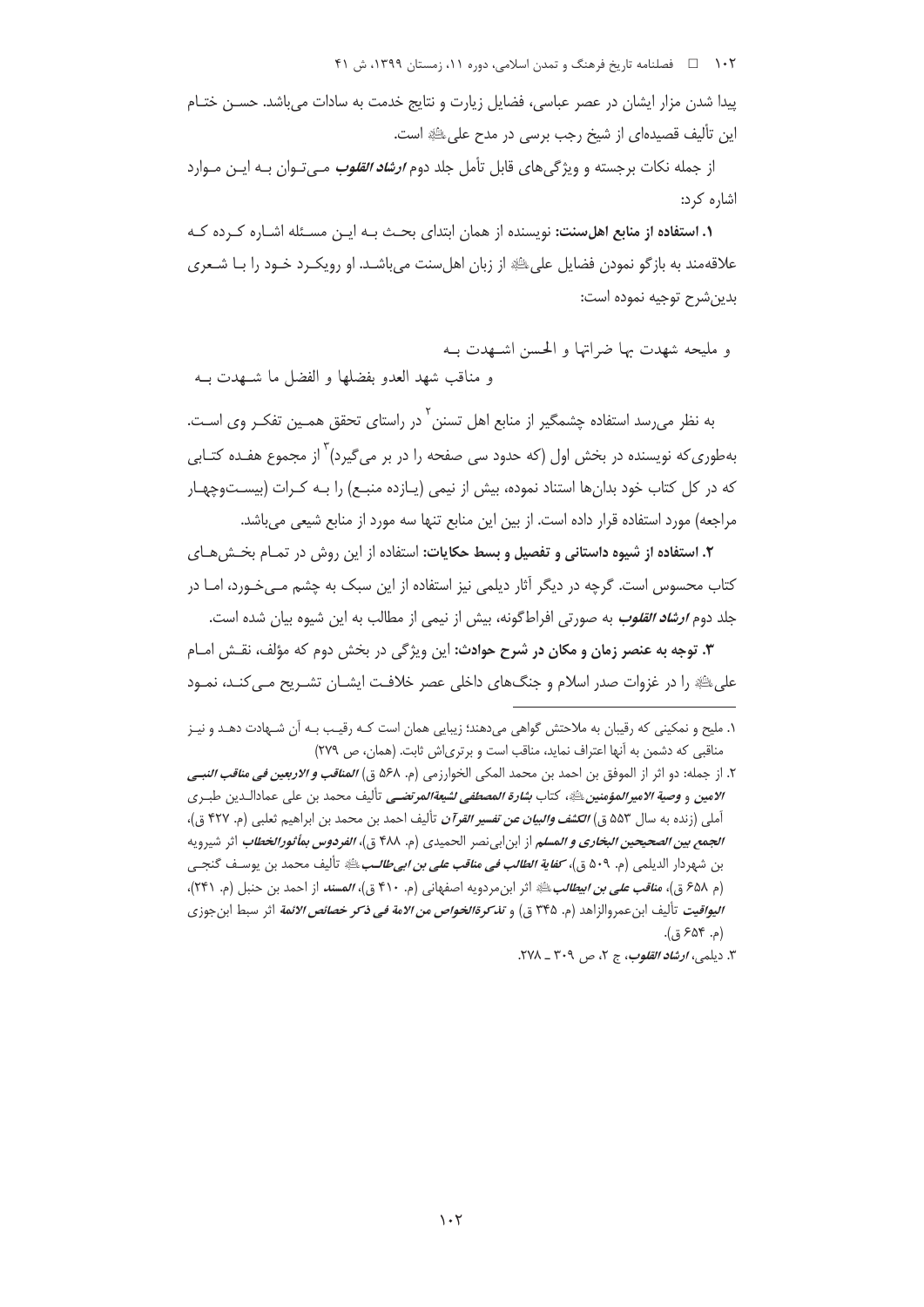بيشتري دارد. بهعنوان نمونه: «و بدر اسم موضع بين مكة و المدينة و كانت الوقعة عنده»` و يا «و كانت في شوال و لم يبلغ عمر أميرالمؤمنين،ﷺ إلا تسع و عشرون سنة؛ و أحد جبل عظيم قريب من المدينة». ٰ

٤. تأكيد بر فضايل نويسي: مؤلف در تمام بخش ها فضايل و مناقـب امـام علـي ﷺ را بـه رشـته تحریر درآورده است. به نظر می٫سد او بیش از اینکه بخواهد مخاطب را به تفکـر وا دارد، صـرفاً بـه دنبال منقبتنویسی است.

۵. افراط در شرح حوادث و وقایع شگفتآور و بیان معجزات و کرامات: این گونه حوادث در قالب و حکایت در تمام بخش های کتاب \_ بهویژه بخش های اول و سوم \_ مشاهده می شود. ازجملـه: زنـده شدن پیامبرﷺ پس از رحلت و گواهی به امامت علیﷺ در حضور عمـر و ابـوبکر، اقـرار اصـحاب كهف به ولايت امام على ﷺ در مقابل ابوبكر، عمر، عثمان و سلمان فارسى و ديگر معجزات، كرامات و پیشگویے های علی ﷺ.

## معرفي و تحليل محتواي كتاب غرر الاخبار

این کتاب تنها اثری است که دیلمی در راستای سپرهنگاری نوشته و موضـوع آن، مناقـب و فضـایل حضرت على ﷺ است. استقصاء در اين كتاب، مي تواند در رد انتساب جلد دوم *ارشاد القلوب ب*ه ديلمي نقطه عطفي باشد. سي,وينج فصل از پنجاه فصل اين تـأليف بـه كوشـش اسـماعيل ضـيغم همـداني تصحيح و چاپ شده است.<sup>۳</sup>

رویه دیلمی در این اثر نیز مشابه سایر آثارش می باشد، بـدینترتیب کـه در چنـد جـای کتـاب متواضعانه به معرفی خود پرداخته است و در مقدمه به بیان انگیزه و علت نگــارش تــألیفش مبــادرت كرده است. وى محتواى تأليفش را به احاديث و روايات و شواهد قرآنى آذين بسته و سـبك واعظانـه خود را \_ هرچند نسبتاً کم٫نگ \_ حفظ نموده است. دیلمی در این کتاب همچون سایر کتابهـایش از منابع مورد استفادهاش کمتر نام برده است. به نظر می رسد ملاک او درآوردن نام راوی یــا راویــان یــا کتابها، تنها مواردی است که به قول خودش «کمتر مشهور است یا کمتر به چشم می آید». ٌ وی در

١. همان، ص ٣١٠.

٢. همان، ص ٣١٣ \_ ٣١٢.

۳. بنا به گفته ضیغم از این تألیف تنها دو نسخه به دست آمده است، نسخه ای که توسط اکبر بن محمد حســن تربتــی در سال ۱۱۰۲ هجری نسخهبرداری شده و نسخه دیگر که توسط محمد بن طـاهر سـماوی نجفـی در سـال ۱۳۶۱ هجری در نجف نسخهبرداری شده است. (همو، *غور الاخبار، ص* ۲۴) ۴. ديلمي، *غور الاخبار*، ص ۳۶.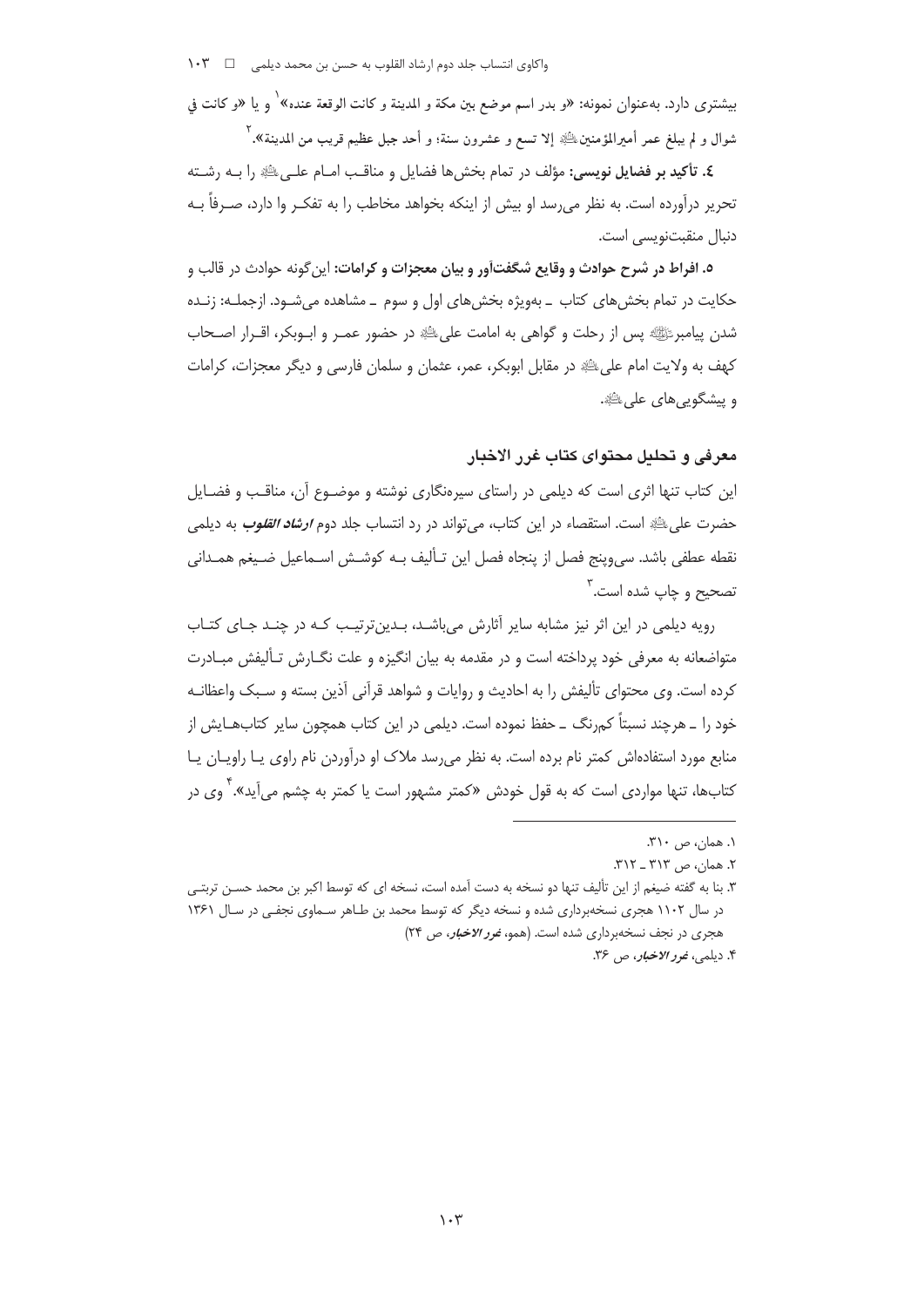ادامه میافزاید: «… آنچه مرا بدان واداشت، کمی فرصت و اینکه کتاب طولانی نشود و بیمـاریهـای مزمن من بود». ٰ

از نظر محتوایی می توان کتاب را به چهار بخــش تقسـیم نمـود: بخـش اول در فضـیلت علــم و دانشــمندان؛ بخــش دوم شــامل فصــولى كــه بــا رويكــرد فضــايل:نگــارى بــا محوريــت فضــايل و مناقــب امیرالمؤمنین،ﷺ نوشته شده؛ بخش سوم شامل فصل هایی مربوط به سیرەنگاری بالاخص سیره امام علــی، ﷺ که شامل رویکرد تاریخی، اجتماعی، قرآنی و کلامی می باشد؛ بخش چهـارم شــامل فصــولی کــه در زمره هیچ یک از موضوعات فوق نیست و مؤلف به ذکر عناوین متفرقهای پرداخته است.

تحلیل محتوای کتاب *غور الاخبار* در مقالهای تحتءنوان «بررسی بینش و نگرش سـیرهنگــاری ديلمي در غرر الاخبار و درر الآثار في مناقب ابي|لائمهٔ الاطهارﷺ» ` آمده است، لذا بــراي جلــوگيري از تکرار و اطاله کلام تنها به ذکر اهم مختصات این کتاب بسنده می کنیم. ازجمله ویژگی هـای حـائز اهمیت در نگرش و رویکرد دیلمی در اثر *غرر الاخبار* که آن را با محتوای جلد دوم *ارشاد القلوب* قابل مقایسه می کند؛ بدین موارد می توان اشاره کرد:

۱. رعایت انصاف و دوری از تعصبات مذهبی: دارا بودن نگرشی منصـف و بـه دور از تعصـبات، از ویژگیهای سپرهنگاری دیلمی بوده است. وی مذهب خود را در مقدمه و مـتن کتـاب، بارهـا اعـلام نموده است. و شیعه بودن وی کاملاً محسوس و محـرز اسـت، ولـیکن در مـتن کتـاب محتاطانــه و بی طرفانه عمل نموده است. هیچ گفتاری حاکی از بی حرمتبی نسبت بـه سـه خلیفـه اول و صـحابه پیامبرﷺ در متن آثار وی دیده نشده است. او در روایات تحریک برانگیـز، اعتقـاد شخصـی خـود را بیان ننموده و موضع گیری متعصبانهای ندارد. <sup>۱</sup>

٢. طرح وحدت جهان اسلام در سايه پذيرش ولايت و امامت علىﷺ: در انديشه ايدهأل ديلمـي، نقشه اتحاد دنیای اسلام<sup>۲</sup> در زیر پرچم تشیع نقش بسته است و این نوع بینش در تمام فصول کتـاب به استثنای دو فصل اول ــ که درباره علم و عالم سخن رانده ــ مشهود است.

١. همان، ص ٣٧.

۲. اسدبیگی و طلایی، «بررسی بینش و نگرش سیرهنگاری دیلمی در غرر الاخبار و درر الآثار فـی مناقـب ابـی|لائمـة الاطهارﷺ»، *تاريخ و تمدّن اسلامي*، ش ٢٩، ص ٩٠.

۳. بهعنوان نمونه او روایت آتش زدن درب خانه حضرت زهرای را این گونه روایت می کند: «… ابن عفیـر گفـت در ایـن روز شیعه از اهل بیت روایت کرده که عمر با پایش به او (فاطمه) لگد زد بـهطـوری کـه محسـن را سـقط کـرد …». (دیلمی، ن*فرو الاخبار، ص ۲۸۱*)

۴. همان، ص ۱۰۲ \_ ۹۹.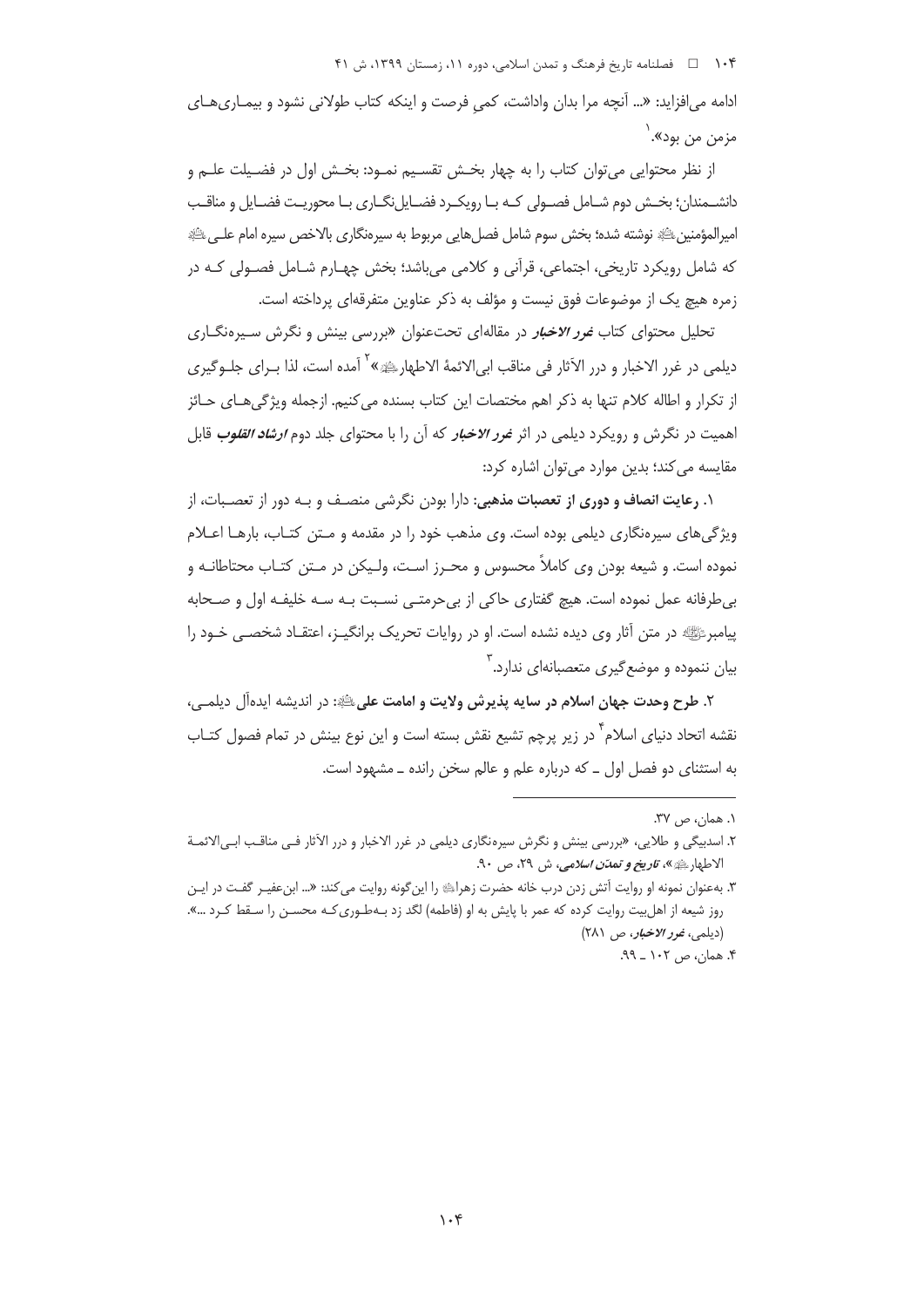۳. توجه به مضامین اخلاق فردی و اجتماعی: مبرهن است که هدف اصلی دیلمی از نوشــتن ایــن كتاب، ذكر فضايل على ﷺ و طرح امامت و ولايت ايشان بوده اسـت امـا در محتـواي اثـر بـهوفـور مضامین اخلاقی و اجتماعی نیز وجود دارد. بهعنوان نمونه دیلمی در فصل یازدهم به نقـل روایـات و احاديثي از امام على اللهِ با مضامين اجتماعي ازجمله: تضييع حق و صبر، وصف مـؤمن، زنـدگي دنيـا، یایههای یقین، مذمت ظلم و غصب، عدالت و پرهیز از رشوهخواری پرداخته است. علاوهبراین جـدول شماره (۲) که مشتی نمونه خروار مرباشد، نشان از توجه دیلمی به اخلاق فردی و احتماعی دارد.

۴. نگرش اعتدال گرایانه در روایت کرامات و معجزات: دیلمی در نقل روایات مـاورایی، گزارشـاتی مختلف را از راویان متعدد، با محتوایی مشابه بیان میدارد. بهعنوان مثـال او در مـورد مـاجرای آغـاز أفرينش پيامبرﷺ و على ﷺ و ساير ائمهﷺ به بيان رواياتي مختلـف و مكـرر اقـدام نمـوده اسـت، روایاتی که مؤید و مکمل یکدیگرند. تأمل و تدبر در این اخبار، ما را به این نظر سـوق مـیدهـد کـه روایات از یک اصل نشئت گرفتهاند و در حقیقت تکمیـل کننـده و تائیـد کننـده یکدیگرنـد. شـاید او درصدد است با این روش بر باورپذیری روایت و اقناع ذهن خواننده بیافزاید.` هرچند این گونه روایـات نسبتاً سھم کمی از کتاب را شامل مے شود. آ

۵. کم توجهي به زمان و مکان وقوع حوادث و وقايع تاريخي: بهطور معمول در يـک کتـاب بـا رويکـرد سیرهنگاری و تاریخی انتظار می رود در کنار تبیین و تحلیل حوادث، عنصر زمان نیز مورد توجه مؤلـف قــرار گیرد، اما در سرتاسر کتاب کمتوجهی به زمان وقوع رخدادها را مشاهده می کنیم. او برای مشــخص کــردن وقايع، عنوان يا نام مكان حادثه را به كار مي برد؛ مانند: «يــوم الصــفين، يــوم البصــره، يـوم المباهلــه و يــوم الجمل». به نظر می رسد دیلمی در نگارش این اثر، اهدافی فراتاریخی را مدنظر قرار داده است. ۶. استفاده از شعر و داستان و حکایات واقعی جهت زیبایی و تفهیم کلام.

دلایل رد انتساب چلد دوم ارشاد القلوب په دیلمی

الف) دلائل محققان و پژوهشگران آقابزرگ تهرانی (م. ۱۳۸۹ ق) با تأیید و معرفـی دو جلـد *ارشـاد القلــوب*، تمـام آن را تـألیف دیلمـی م ٫داند. ؓ بسیاری از علما و صاحب¿ظران، از جمله حرعاملی (م. ۱۱۰۴ ق)، سید هاشــم بــن ســلیمان

۱. خضری و قاضی، «تأثیر معتقدات دینی بر نگرش تاریخی مورخان مسلمان بر پایه مقدمههای آنان»، *فصل نامه علمی* پژوهشی پژوهش نامه تاریخ *اسلام،* ش ۲، ص ۸۳ ـ ۸۲.

٢. از سي و پنج فصل كتاب در پنج فصل به ذكر كرامات و معجزات پرداخته است.

٣. طهراني، *الذريعه الى تصانيف الشيعه*، ج ١، ص ٥١٨.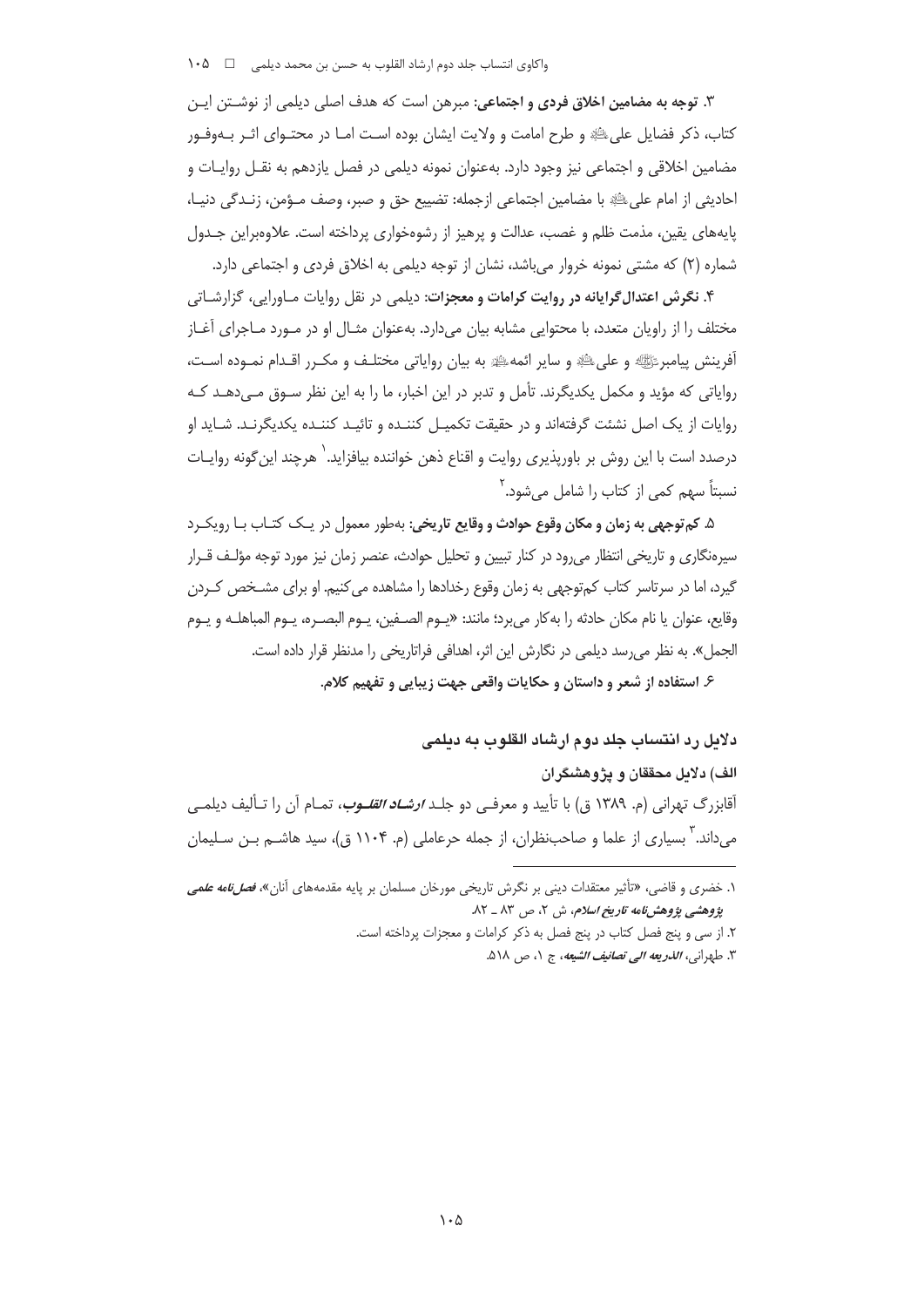بحراني (م. ١١٠٧ ق)، علامه محمـدباقر مجلسـي (١١١٠ق) عبـدالله بـن نـورالله بحرانـي اصـفهاني (م. قرن ١٢ ق) و ديگران، جلد دوم *ارشاد القلوب* را تأليف ديلمي دانسـته و بـا اطمينـان بـر وثاقـت دیلمی به این کتاب، استناد نمودهاند.

افندی دراینباره مینویسد: «دایر در السنه است که کتاب ارشاد از قـدمای اعـلام مـا مـ ,باشـد. مجلد دوم آن کتاب را که در هرات مشاهده کردم، ثابت نیست که مجلد دوم ارشاد باشد، بلکـه اکثـر ارباب دانش آن را محلد دوم ارشاد نمی دانند».<sup>\</sup> خوانسـاری نیـز بـا دلایلـی چنـد ایـن نظـر را قـوت مے بخشد و مے نویسد: «اَری در اینکه محلد دوم از آثار او بهحساب مے آید یا ملحــق بــه اَن گردیــده، خالی ازنظر نیست زیرا بهطوری که از وضع کتاب و خطبه آن پیداست، دارای پنجاهوینج بـاب بـوده و کلیه آن در مواعظ و پند است و تمام ابواب مزبور در مجلد اول به پایان رسیده، علاوه بر اینکه در مجلـد دوم که ویژه اخبار مناقب بوده، ابیاتی از حافظ رجب برسی که از اعلام قرن نهم بوده و در مناقب ائمـه سروده در آن به چشم میخورد».<sup>۲</sup> سید امین نیز ضمن اشاره به نظر خوانساری، مراتـب شـک و تردیـد خود را در مورد جلد دوم ارشاد القلوب اظهار نموده است. <sup>۲</sup> مرعشـ*ـی* نجفــی نیـز نظـر خـود را در ایـن خصوص چنین اعلام می کند: «… در نزد ما تقریباً ثابت است که جزء دوم از ایشــان نیسـت و هرکســی ملاحظه و تدبر کند این معنی برایش واضح و هویدا خواهد شد».<sup>۲</sup> به نظر می٫رسد مقصود تفاوت معنوی و محتوایی، جزء دوم *ارشاد القلوب* با سایر تألیفات دیلمی میباشد. بهطوری که تحلیل محتوای ایــن اثــر و مقايسه آن با محتواي ساير تأليفات ديلمي، تفاوت فاحش آنها را كاملاً نشان مي دهد.

## ب) دلايل علمي و محتواني

۱. دیلمی در مقدمه جلد اول کتاب ارشاد، انگیزه و هدف خود را در وجه تسمیه و نگارش کتاب آورده است. او تنها به وعظ و ارشاد و راهنمایی انسان ها به وسیله خرد اشاره دارد. این در حالی است که تنها جلـد اول کتاب این ویژگی را داراست.<sup>۵</sup> از سوی دیگر وی اشارهای به دوجلدی بودن کتاب نکرده است.

٢. نگارش تأليف نستاً حامعي حون <del>غور *الاخبا*ر</del> در مناقب امپرالمـؤمنين ﷺ، ديلمـي را از تـأليف کتابی مشابه و با کیفیت پایین تر از آن بی نیاز نموده است. لذا با وجود *غرر الاخبار* ، نگارش جلـد دوم

- ٢. خوانساري، روضات *الجنات*، ج ٣، ص ۶۱.
- ٣. الامين، *اعيان الشيعه*، ج ۵، ص ٢۵١ \_ ٢٥٠.
	- ۴. ديلمي، *ارشاد القلوب*، ج ١، ص ١٢.

 $\Lambda$ . همان، ۲۰ \_ ۱۹.

١. افندى، رياض العلماء و حياض الفضلاء، ج ١، ص ٣٧١.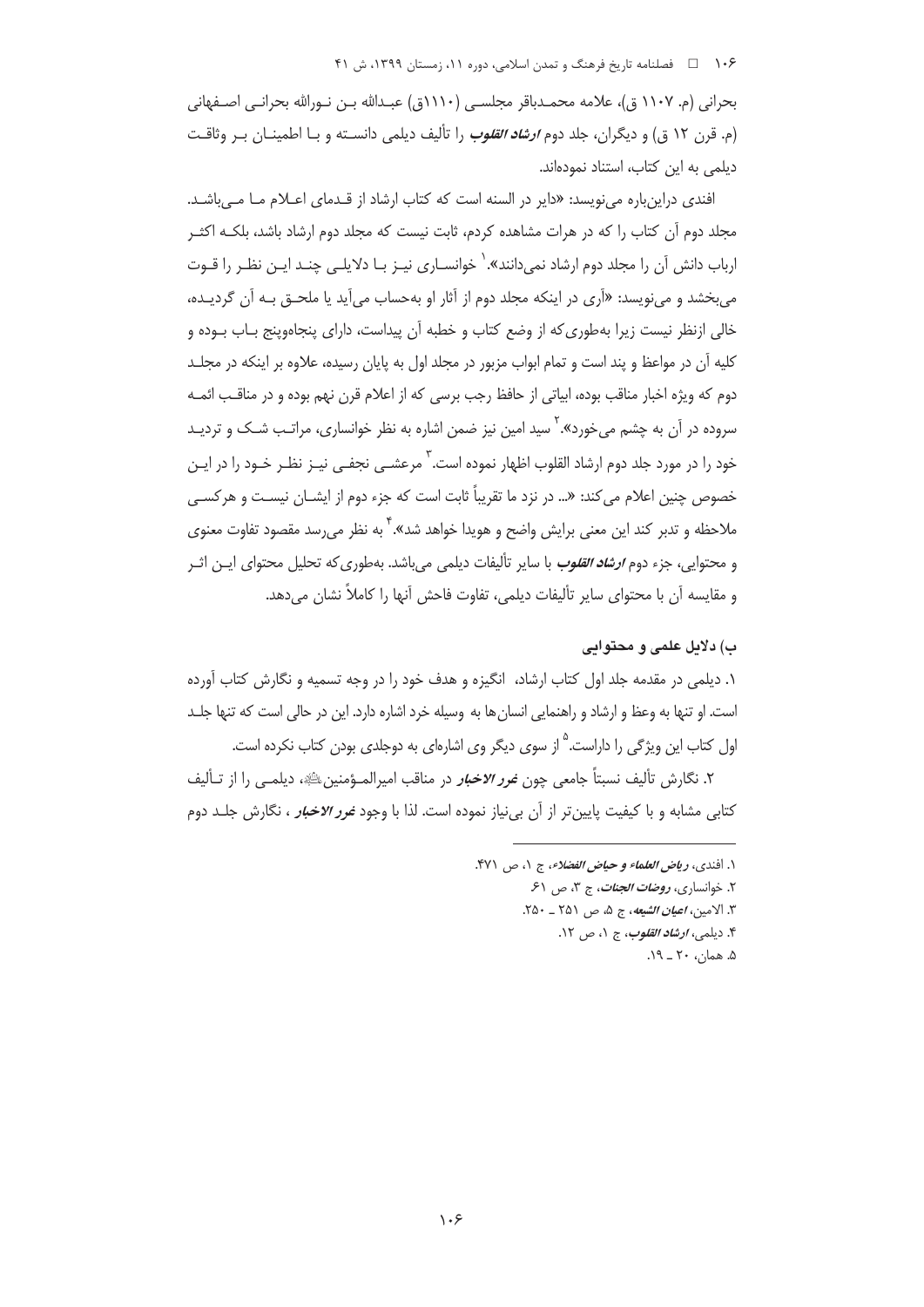*ارشاد القلوب* قابل نقد است و منطقی به نظر نمی رسد.

۳. روش دیلمی در بیان استنادات، شرح وقایع، گـزینش روایـات و بـهطـورکلی در مـتن آثـارش، اختصارگویی و ایجاز است و دلیل اتخاذ این روش را، بیمـاری و ضـیق وقـت ٰ مـی‹دانـد. بـااین حـال سرتاسر جلد دوم *ارشاد القلوب م*ملو از مستندات، حکایات و وقایع<sub>،</sub> است که مؤلف از گفتن جزئیات و یا تکرار آن دریغ ننموده است. به طوری که این اطناب و ایجاز و تفاوت محتوایی را با یکبار مطالعه و مقابسه می توان دریافت.

۴. نویسنده در جلد دوم *ارشاد القلوب مباحثی را به معرفی* شیعه و شیعیان اختصـاص داده اسـت، لذا پرداختن به این مطلب با وجود کتاب *اعلام الدین* که با همین هدف نوشته شده است، جای سؤال دارد.

۵. اندیشه مهم و ستودنی دیلمی، اتحاد دنیای اسلام و حل اختلافات مسلمین می باشد و شاید به همین دلیل شیوهای هوشمندانه و موضعی بی طرفانه اتخاذ نموده است؛ اما در جلد دوم *ارشاد القلـوب* در چند مورد این احتیاط و بی طرفی دیده نمی شود. نویسنده در جلد دوم *ارشاد القلوب* در همـان بـدو امر سوگیری خود را در برابر جریان اهل سنت، به عنوان یک جریان رقیب، ابـراز نمـوده اسـت. ایـن نگرش در بخش های دیگر کتاب هم مشهود می باشـد.<sup>۲</sup> نگـرش و جبهـه *گیـری* هدفمنـد نویسـنده، فرسنگها از بينش و ديدگاه انسان|نگارانه و بي طرفانه ديلمي در ديگر آثارش به دور است.

۶ـ دیلمی در اثر سپرهنگاری خود (*غرر الاخبار*) توجهی به عنصر زمان و مکان ندارد. درحـالی کـه مؤلف جلد دوم ارشاد به بیان زمان و مکان حوادث مبادرت ورزیده است و البته اتخاذ دو خطمشــی از یک نویسنده بعید به نظر می رسد.

۷. از دیگر نکات قابل توجه، اتخاذ روش و دیدگاه متفاوت نویسندگان دو اثر، نسبت به معجزات و عجایب، از نظر کمی و کیفی می،باشد. نویسنده جلد دوم *ارشاد القلوب تق*ریباً یک سوم محتوای کتاب را به ذکر معجزات و عجایب \_ آن هم به شیوه خبری \_ اختصاص داده است و همان طورکه قبلاً هم ذکر شد، رویکرد دیلمی به معجزات، عجایب و شگفتی ها در کتاب *غرر الاخبار* اعتدال *گ*رایانه اسـت و این گونه نوشتهها سهم کمی در این کتاب را به خود اختصاص داده است.

٨. کتاب *غور الاخبار* و جلد دوم *ارشاد القلوب* هر دو در یک موضوع \_ یعنی سیره امام عل*ی ب*ائِهِ \_ نوشته شده است. بااین حال وجود حکایاتی با قالبِهای مشابه اما با مضمون، محتوا، لفظ و گستردگی متفاوت بیانگر این واقعیت است که این دو تألیف حاصل تراوش یک تفکر و نگارش یک قلم نیست.

٢. همو، *ارشاد القلوب*، ج ٢، ص ٣٨۴ \_ ۴٨١.

١. همو، نمور الاخبار، ص ٢٨٧.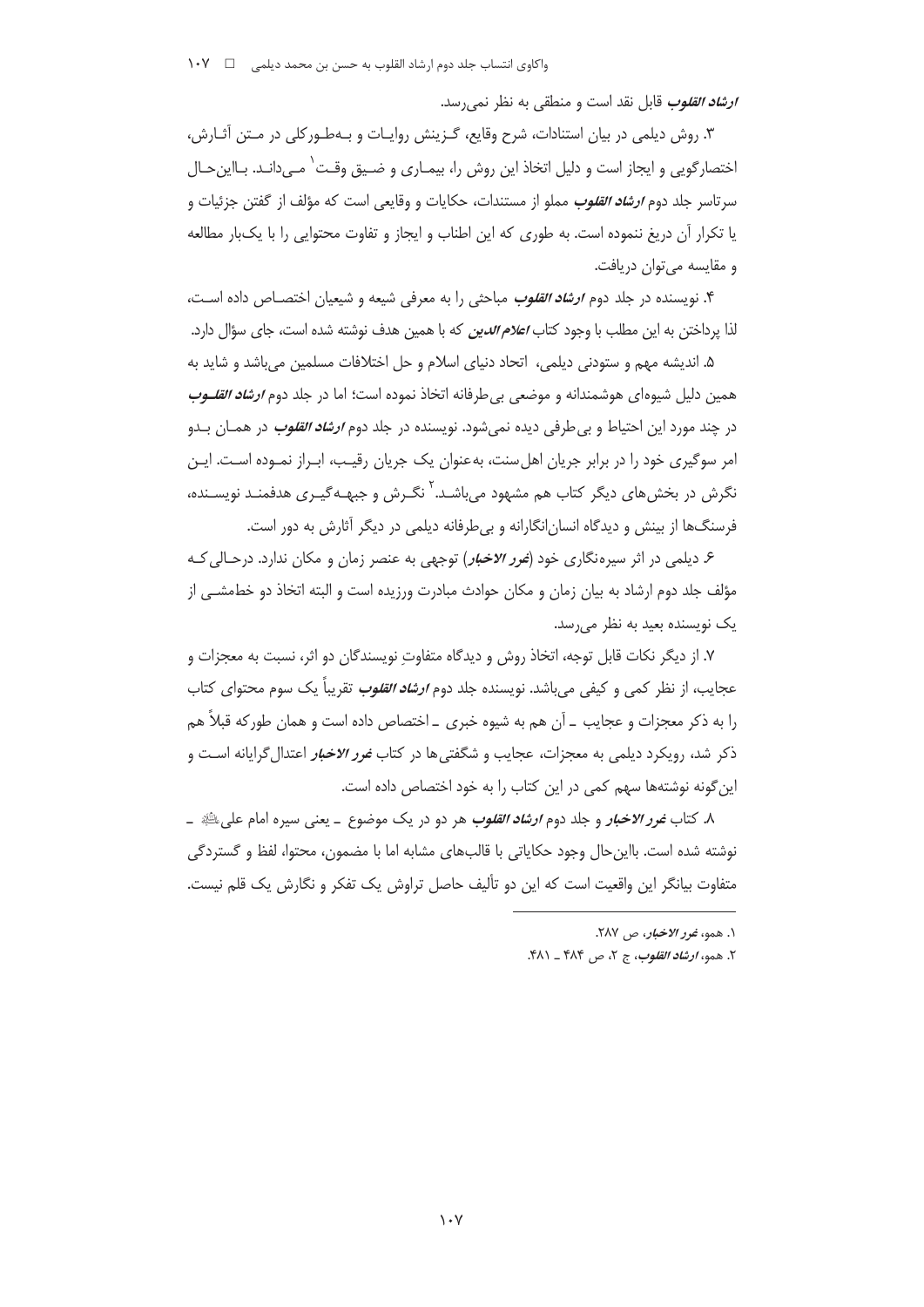رواياتي مانند ولادت على ﷺ در خانه كعبه، احتجــاج اميرالمــؤمنين ﷺ در شــوراي عمـر، پرســش دو يهودي از امام على اللهِ و بسياري روايات مشابه ديگر، كه يک مصداق آن بدين شرح است:

روايت مورد نظر، به نقل از سلمان فارسی و حـاکی از تفحـص فرسـتادگان امپراتـور روم پـس از وفات پیامبرﷺ در حقانیت اسلام و بحث جانشینی ایشان بـوده اسـت. بـدینترتیـب کـه هیئتـی از مسیحیان به رهبری جاثلیق` وارد مدینه شدند و هنگامی که از بحث بــا ابــوبکر بــه نتیجــه نرســیدند توسط سلمان بهسوی حضرت علیﷺ رهنمون شده و پس از مناظرهای مفصـل، اسـلام آورده و بـه حقانيت اسلام، نبوت پيامبرﷺ و امامت على ﷺ معترف شدند. چارچوب روايت در هر دو اثر مشــابه است اما تفاوتهایی در محتوا و لفظ آنها وجود دارد. در *غرر الاخبار*، دیلمی، طبــق عــادت مــألوف در رعايت ايجاز و اختصار، خلاصهاى از وقايع را در كمتر از پنج صفحه آورده است<sup>٢</sup> كه اين محتـوا بــا انــدكى تفاوت لفظی، مشابه برخی از منابع قبل از وی می<sub>ا</sub>بشد.<sup>۳</sup> اما این داستان در جلد دوم *ارش<i>اد القلوب بــا* شــرح و تفصیل در جزئیات، جدود هجده صفحه را به خود اختصاص داده است. ٌ سبک نوشتار، داستان *گ*ونــه و جذاب بیان شده است. گرچه چارچوب کلی ماجرا یکی است ولیکن به نظـر مـی٫رسـد در جلـد دوم ارش*اد القلوب*، نويسنده با افزودن اضافاتي درصدد عاطفي نمودن قضايا جهت تأثيرگذاري بر مخاطب برآمده است. با مقایسه محتوای دو متن، مشخص میشود بهجز در چند سطر، باقی مطالب، انطباقی با متن ار*شاد القلوب* ندارد. این در حالی است که تطبیق این متن در آثار قبل از قرن هشتم، ازجملـه: كتاب *امالي* از شيخ طوسي (م. ۴۶۰ ق)، *التحصين لاسرار مازاد من كتـاب اليقـين* از ابـن *ط*ـاووس (م. ۶۶۴ ق) و *الخراج والجرائح* از قطبالدین راوندی (م. ۵۷۳ ق)، ما را به این واقعیت نزدیک مے کنـد که نویسنده جلد دوم *ارشاد القلوب* در مطالب، دخـل و تصـرفاتی داشـته اسـت. البتـه تفصـیل مـتن نمی تواند دلیل خوبی برای این ادعا باشد بلکه تفاوت ماهوی متن با سایر متون مشـابه، ایـن نظـر را تقویت می کند. چنین استنباط می شود، متونی که توسط دیلمی در *غرر الاخبار* و یا ابن طـاووس و دیگــران منتقل شده است تلخیصی، از ماجرای اصلی باشد. از مقایسه دو متن مشخص می شود که ابتـدای بحـث و کلیت ماجرا مشابه یکدیگر است اما در متن جلد دوم *ارش<i>اد القلوب* اضافاتی به چشم می خورد کــه روایــت،

۱. عنوان رهبر بزرگ مذهبی مسیحیان در بلاد اسلام (مدینه) (حسینی زبیدی، *تاج العروس من جواهرالقاموس،* ج ۱۳.  $(\Delta^q, \rho)$ 

٢. ديلمي، ن*حور الاخبار،* ص ٣١۶ ـ ٣١٢.

٣. ابن طاووس، *التحصين الاسرار ما زاد من كتاب اليقين*، ص ٤٣١ ـ ٤١٧: طوسي، *الامـالي*، ص ٢٢١ ـ ٢١٨: راونـدي، الخراج والجرائح، ج ٢، ص ۵۵۶ \_ ۵۵۴؛ حر عاملي، اثبات الهداة بالنصوص والمعجزات، ج ٣، ص ٤٣٣. ۴. ديلمي، *ارشاد القلوب*، ج ۲، ص ٣٩٨ \_ ٣٨٠.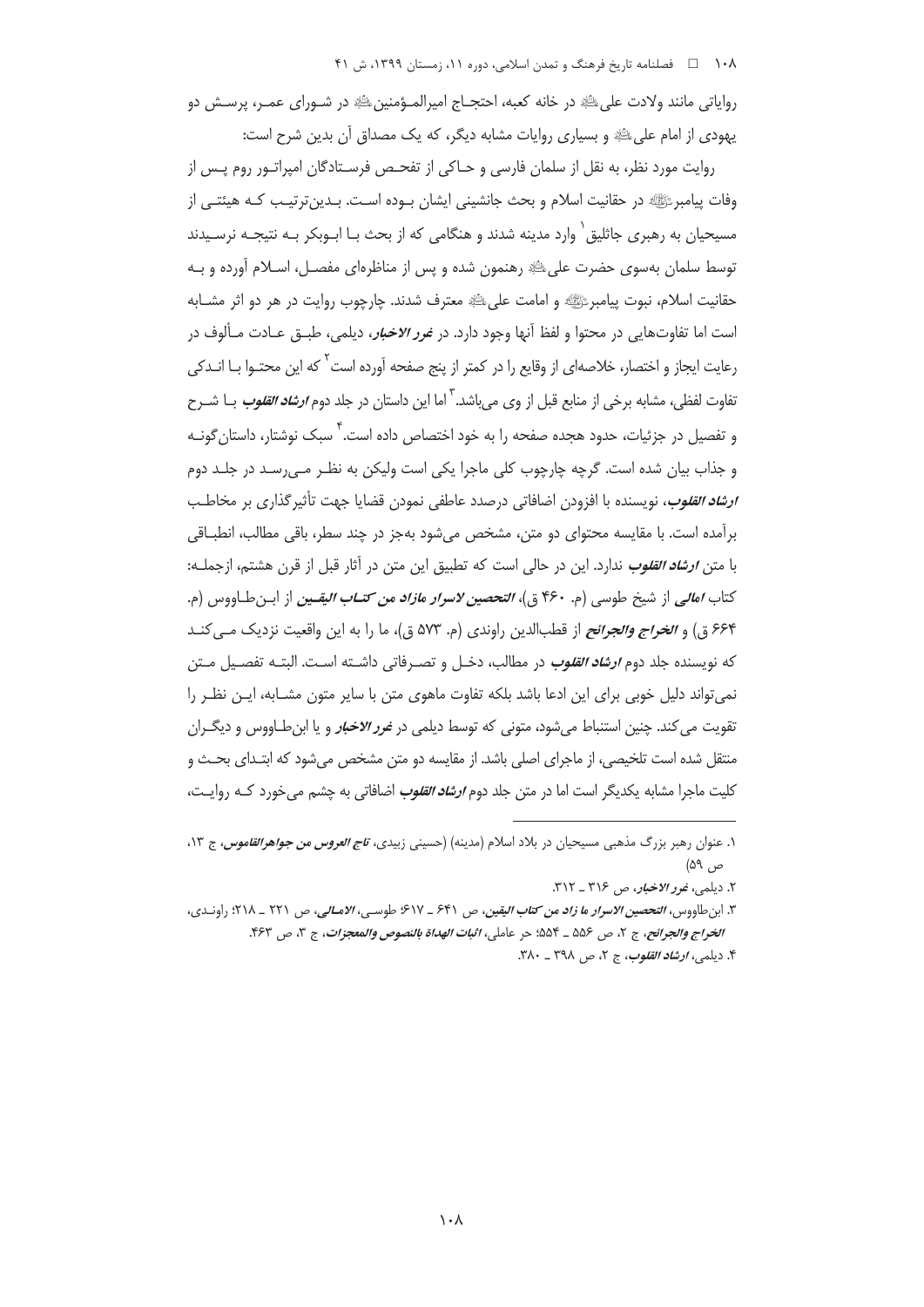جریان و فرآیند آن را متفاوت نموده است. بهعنوان مثال، در متن *ارشاد القلوب* جاثلیق پرسش خود را با آیهای از قرآن مطرح نموده است،<sup>\</sup> درصورتی *ک*ـه بــر طبــق مــتن *غــرو الاخبــار*، جــاثليق براســاس اطلاعات خود از تورات و انجیل پرسش هـایش را مطـرح کـرده اسـت.<sup>۲</sup> مسـلماً پرسـش مسـیحیان براساس انجیل و تورات \_ که آن را کاملاً می شناختند \_ بـه واقعیـت نزدیـکتـر اسـت. حـال سـؤال اینجاست که چگونه ممکن است یک نویسنده، در دو اثر خود، شیوهها، نگرشها و منـابع متفـاوتی را به کار گیرد بدون اینکه بدان اشارهای داشته باشد.

۹. روش استناددهی به منابع در جلد دوم *ارشادالقلوب* متفاوت با شیوه دیلمی در سـایر تألیفـاتش میباشد. این در حالی است که او در مقدمه جلد اول، از حذف اسناد و علت آن می گوید و تنها از یک منبع (مجموعه *ورام*) استفاده می کند. همچنین در دو اثر دیگرش نیز اشاره به منابع، انگشتشــمارند. دیلمی در کاربرد منابع شیعه و سنی نیز تفاوتی قائل نشده، درحالی که رجوع به منابع اهل سنت در جلد دوم ارشاد به اقرار نویسنده کاملاً هدفمند بوده است.

۱۰. دیلمی در کتاب *غور الاخبار* در کنار پرداختن به موضوع اصـلی \_امامـت و ولایـت حضـرت على ﷺ \_ موضوعات اخلاقي را نيز تبيين نموده است (مطابق نمودار ذيل)، درصورتي كه مؤلـف جلـد دوم *ارشاد القلوب نسبتاً توجه* كمي به نكات اخلاقي داشته است.



۱۱. سبک نوشتاری دیلمی، واعظانه است درحالی که جلد دوم *ارشاد القلوب* دارای سـبک خبـری

مے ،باشد.

١. كُلُّ شَىٰ ء هالِكٌ إِلَّا وَجْهَهُ؛ همه چيز صورتش هلاک مىشود جز او. ٢. ديلمي، نمور *الاخبار*، ص ٣١٢.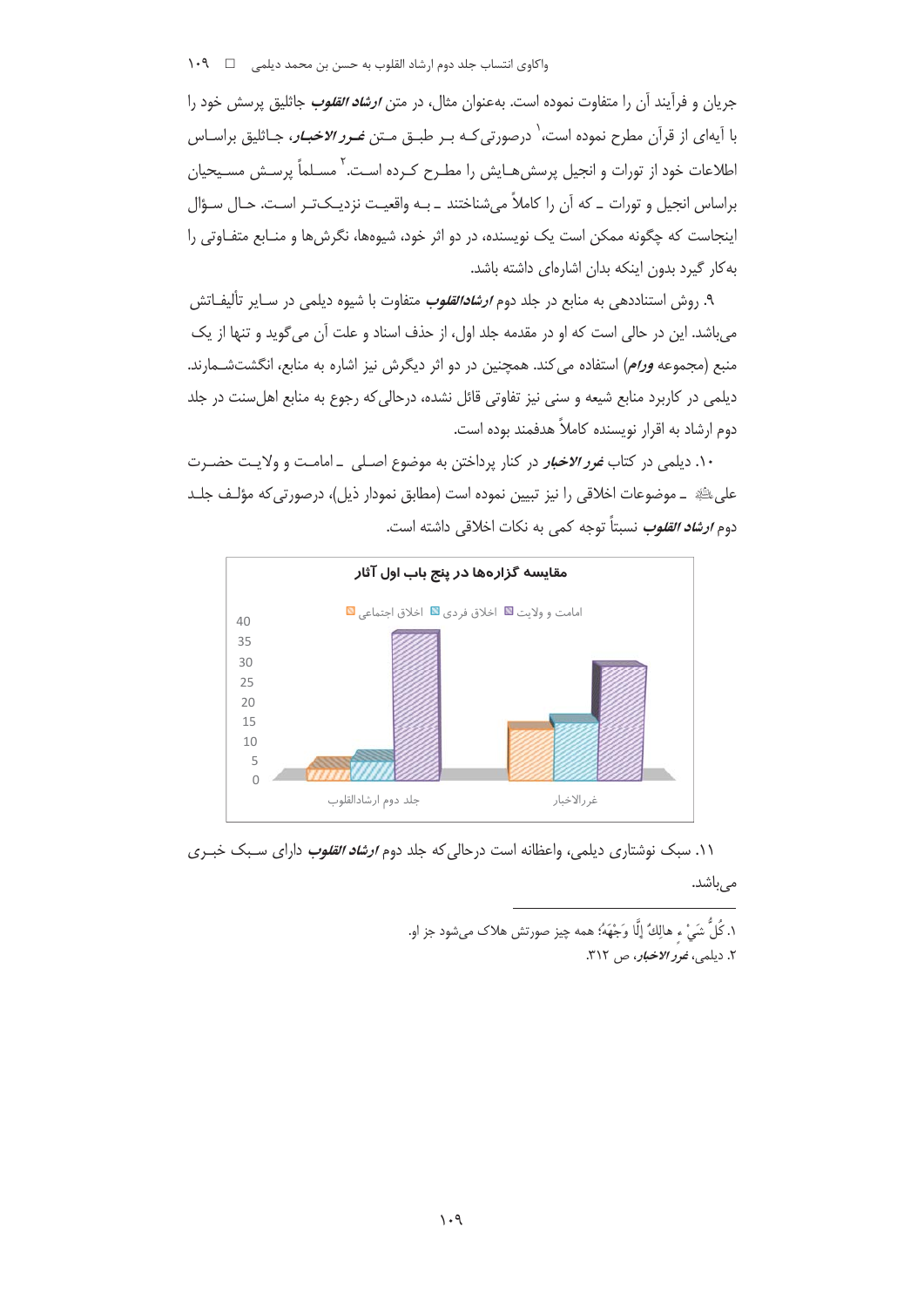۱۲. دیلمی در متن کتابهایش به کرات به معرفی خود پرداخته است. اما جلد دوم *ارشاد القلـوب* \_ با وجود اینکه حجمی برابر با جلد اول و سایر آثار دیلمی دارد \_ این گونه نیست.

۱۳. اولین استناد به جلد دوم *ارشاد القلوب،* در کتاب *اثب<i>ات الهداة بالنصــوص و المعجــزات تـ*أليف سال ۱۰۹۶هجری قمری` و توسط حر عاملی (درگذشته ۱۱۰۴ق) بوده است، یعنـی بـه فاصـله چنـد قرن پس از دیلمی؛ درصورتی که اولین استناد به جلد اول *ارشاد القلوب* توسط زین|لدین بن علی بـن احمد عاملی (درگذشته ۹۶۶ق) در کتاب *منیة المرید* تألیف سال ۹۵۴هجری قمری بوده اسـت.<sup>٬</sup> ایـن مدت برای سایر آثار وی نیز کوتاهتر مے باشد. <sup>۳</sup>

با توجه به مدارک و مستندات، مبرهن است که جلد دوم *ارشاد القلوب* از آثار دیلمی نمی باشد. اما این تألیف نگارش چه کسی است؟ تشخیص متقن فرد نگارنده بعید و شاید نـاممکن بـه نظـر رسـد. ولیکن میتوان حدس زد که این اثر در فاصله قرون دهم و یازدهم یعنی عصر صـفوی نوشـته شـده است و چەبسا در سايە فعاليتھاي فرهنگي تېرائيان<sup>۴</sup> پديد آمده باشد. اين گمان زماني قوت مي *گي*ـرد که ما نام شرفالدین یحیی بحرانی از شاگردان محقق کرکی<sup>0</sup> را بهعنوان اولین تلخیص کننده کتاب *ادشاد القلوب تهجم* بينيم.

## نتىجە

حسن بن محمد دیلمی، واعظ و محدث شیعی قرن هشتم است که بهواسطه آثار و تألیفات و وثاقـت علمي خود توانسته سهمي در پيشبرد تاريخ و تمدن اسلامي داشته باشد. انتساب جلد دوم *ارشاد القلوب بـ*ه دیلمی ازجمله مسائل مجهول و بحثبرانگیز در کارنامه آثار وی بود. پیوستگی آن به کتاب *ارشـاد القلــوب* و شباهت ظاهری این اثر به سایر تألیفات دیلمی از یکسو و تفاوتهای محتوایی آن، مسبب نظراتی

١. آقابزرگ طهرانی تاریخ نگارش کتاب را ١٠٩۶ هجری قمری می داند. (طهرانی، *الذریعة*، ج ١، ص ١٢٢) ٢. عاملي، م*نية المويد*، ص ۵۴.

۳. اولین استنادات به *اعلام الدین* توسط ابن فهد حلی (م. ۸۴۱ ق) در کتاب *عدة الداعی و <del>نجا</del>ح الساعی* تألیف سال ۸۰۱ قمرى، و اولين استناد به *غور الاخبار* توسط علم بن سيف بن منصور (٩٣٧) در كتاب *جامع الفوائـد و دافـع المعانـد* بوده است.

۴. گروهی از شیعیان که در عصر صفوی به اظهار محبت علنی به امام علیﷺ و اهل بیتﷺ و طعن و لعن مخالفـان ولايت على لخلهِ مي پرداختند؛ و مورد حمايت شاه اسماعيل اول و شاه تهماسب بودنـد. (جعفريــان، ص*ـفويه در عرصـه* دين، فرهنگ، سياست، ج ١، ص ٣٥ \_ ٣٢)

۵. علی بن حسین بن عبدالعالی کرکی (م. ۹۴۰ ق) از فقهای برجستهای بود که نقش مهمی در سیاستهای مذهبی عصر صفوى ايفا مى نمود. (حر عاملى، *امل الآمل*، ج ١، ص ١٢٢ \_ ١٢١؛ افندى، *رياض العلماء*، ج ٣، ص ٤٦١ \_ ٣۶٠) ع طهراني، *الذريعة*، ج ١، ص ٥١٨.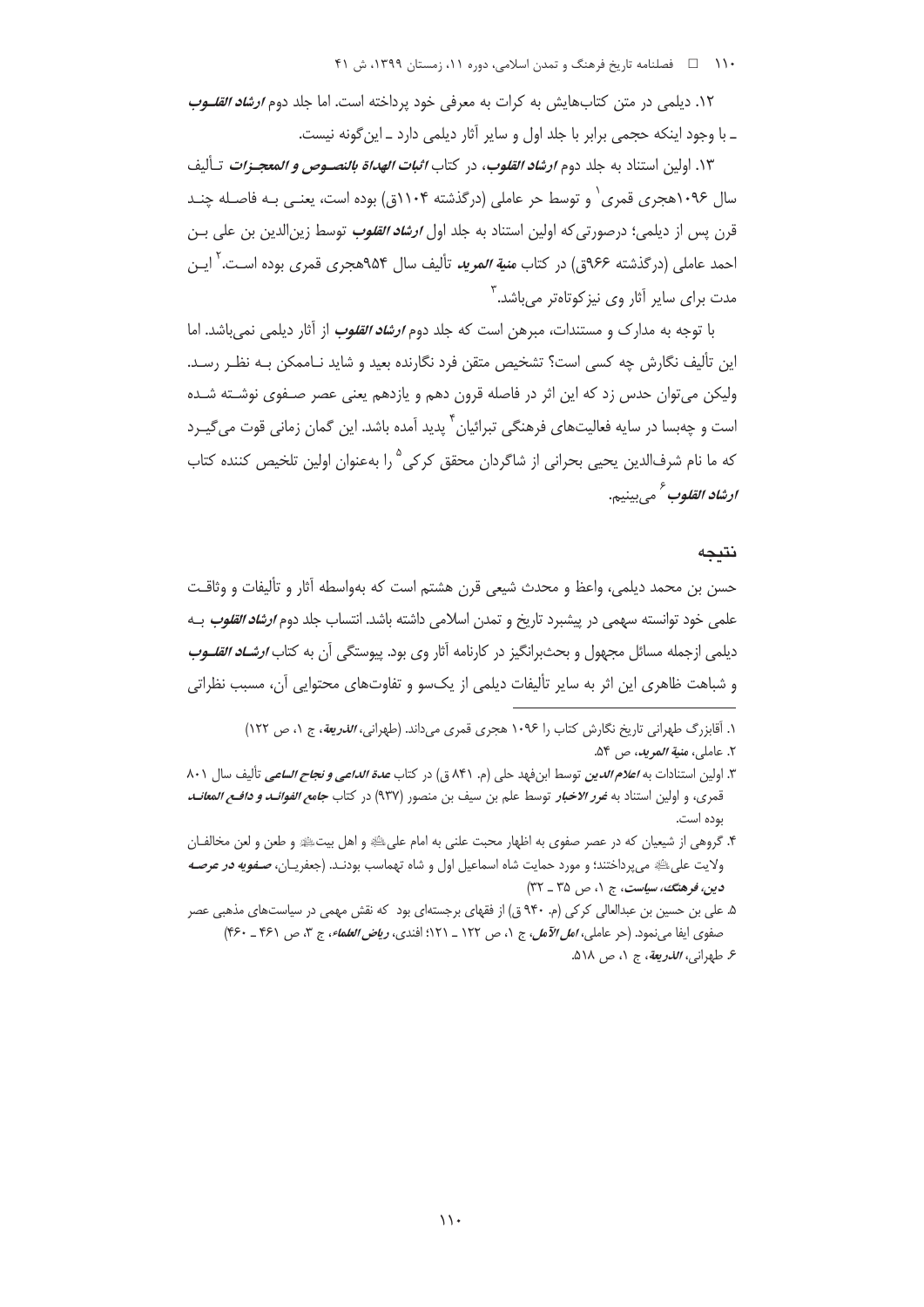در میان محققان بر پذیرش و یا عدم پذیرش انتساب آن به دیلمی شده بود.

تحلیل محتوای جلد اول کتاب *ارشاد القلوب* و کتاب *غور الاخبـار* ـ کـه اصـالت قطعـی دارد ـ و مقایسه آن با جلد دوم *ارشاد انقلوب نشان* داد که علی رغم شباهت ظاهری، این آثار ازنظر مضمون و محتوا با يكديگر متفاوتاند؛ و اين نظر قوت يافت كه مؤلف جلد دوم *ارشاد القلوب* شـخص ديگــرى است. گویا او درصدد بوده تا در پوشش وثاقت دیلمی، به ترویج و اشاعه افکار خویش بپردازد. گرچـه نمی توان به طور دقیق وی را شناسایی نمود اما با توجه به دلایل و شواهد، محتمـل اسـت کـه ایـن نگاشته حاصل تلاش های فرهنگی تبرائیان در عصر صفوی باشد.

| گزار ههای مرتبط با ولایت و امامت و                                                                                                                                                                                                                                               | گزار ەھاى مرتبط با | گزار <i>ه</i> ای مرتبط                       | عنوان فصل و            |
|----------------------------------------------------------------------------------------------------------------------------------------------------------------------------------------------------------------------------------------------------------------------------------|--------------------|----------------------------------------------|------------------------|
| <b>اهلبيت</b> ﷺ                                                                                                                                                                                                                                                                  | اخلاق اجتماعى      | بااخلاق فردى                                 | موضوع أصلى             |
| كثرت فضايل امام على ﷺ<br>والايي مقام و منزلت علىﷺ نزد<br><b>پيامبر</b> ﷺ<br>اهميت اطاعت از على ﷺ<br>پذیرش توبه آدمﷺ به احترام خمسه<br>طيبه<br>ماجراي ولادت على عليه در كعبه                                                                                                      |                    |                                              |                        |
| تربيت و حضانت على ﷺ توسط<br>پیامبرﷺ و محبت ایشان<br>مقام على ﷺ در عالى ترين درجه (علم،<br>عفت، شجاعت و عدالت)<br>ماجراي قضاوتهاي على ﷺ<br>منتهى شدن علوم فقه، ادبيات عرب،<br>كلام، تفسير و فصاحت به على ﷺ<br>حديث منزلت در وصف على ﷺ<br>تعهد و احتياط على ﷺ<br>زهد و قناعت على ﷺ | تولی و تبری        | پاداش شناخت<br>فضايل على ﷺ<br>خوردن مال حلال | در فضایل حضرت<br>على ﷺ |
| ماجرای شجاعت علی ﷺ در غزوات<br>عدالت و دادگستری امام علی ﷺ                                                                                                                                                                                                                       |                    |                                              |                        |

جدول شماره ۱: بررسی گزارهها در پنج باب ابتدای جلد دوم ارشاد القلوب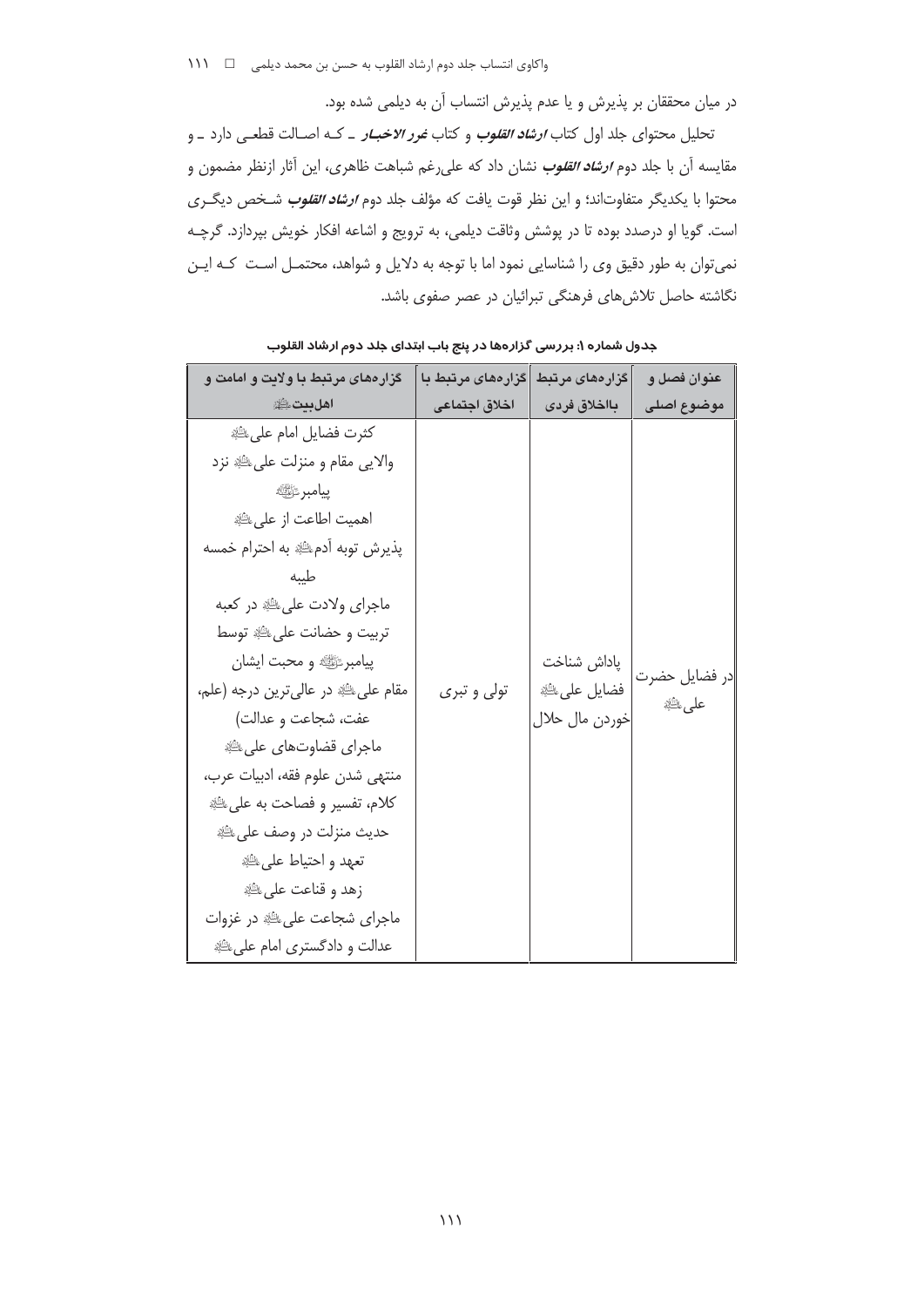| ۱۱۲ هـ المسلنامه تاریخ فرهنگ و تمدن اسلامی، دوره ۱۱، زمستان ۱۳۹۹، ش ۴۱ |  |  |
|------------------------------------------------------------------------|--|--|

| گزار ههای مرتبط با ولایت و امامت و<br><b>اهلبيت</b> ﷺ                                                                                                                                                                                                                                                                                              | گزارەھای مرتبط با<br>اخلاق اجتماعى                                      | گزارەھای مرتبط<br>بااخلاق فردى               | عنوان فصل و<br>موضوع اصلى                                                   |
|----------------------------------------------------------------------------------------------------------------------------------------------------------------------------------------------------------------------------------------------------------------------------------------------------------------------------------------------------|-------------------------------------------------------------------------|----------------------------------------------|-----------------------------------------------------------------------------|
| شباهت على ﷺ به پيامبرﷺ                                                                                                                                                                                                                                                                                                                             |                                                                         |                                              | در عبادت و زهد<br>او                                                        |
| حضور قلب علىﷺ در عبادات<br>علاقمندي امام على ﷺ به عبادات<br>ماجرای امام علیﷺ و حل مشکل خلیفه<br>دوم<br>ارزش مبارزه امام على ﷺ از زبان<br>پيامبر ﷺ                                                                                                                                                                                                  |                                                                         |                                              |                                                                             |
| صبر و بردباری امام علیﷺ<br>بخشش و عفو امام نسبت به اهل بصره<br>بزرگواری علیﷺ<br>ماجرای صدقه دادن علیﷺ در رکوع<br>نمونههایی از بخشش امام علیﷺ<br>ماجرای بخشش اهل بیتﷺ به فقیر و<br>يتيم و اسير<br>ماجراى ليلةالمبيت<br>خوش اخلاقي و شباهت شخصيت<br>علىﷺ به پيامبرﷺ<br>بیان ۱۸ ماجرای غیبی از زبان علی ﷺ<br>ماجراي ردالشمس<br>اجابت دعا و نفرين علىﷺ | ملعون بودن انكار<br>كننده ولايت<br><b>على</b> الثَّلَيْة<br>تولی و تبری | اهميت محبت<br>علىﷺ در قبول <i>ى</i><br>اعمال | در صبر و بخشش<br>و حسن خلق او و<br>اخبار غیبی و<br>اجابت دعايش              |
| ماجرای شکستن بتها به دست علیﷺ<br>ماجراي نمازگزاردن علىﷺ همراه<br>پیامبرﷺ و خدیجه (س) در ابتدای بعثت                                                                                                                                                                                                                                                |                                                                         | تفریط در دوستی<br>امام على ﷺ                 | در شكستن بتها   نكوهش افراط و<br>و اينكه او اول<br>کسی بود که نماز<br>گزارد |
| فضيلت نسبى امام على ﷺ<br>فضیلت اخوت و برادری علیﷺ با<br>پيامبر ﷺ                                                                                                                                                                                                                                                                                   |                                                                         | وجوب محبت امام<br>على طَيَّةِ                | در برادر <i>ی</i> و<br>نزدیکی با<br>پيامبر ﷺ                                |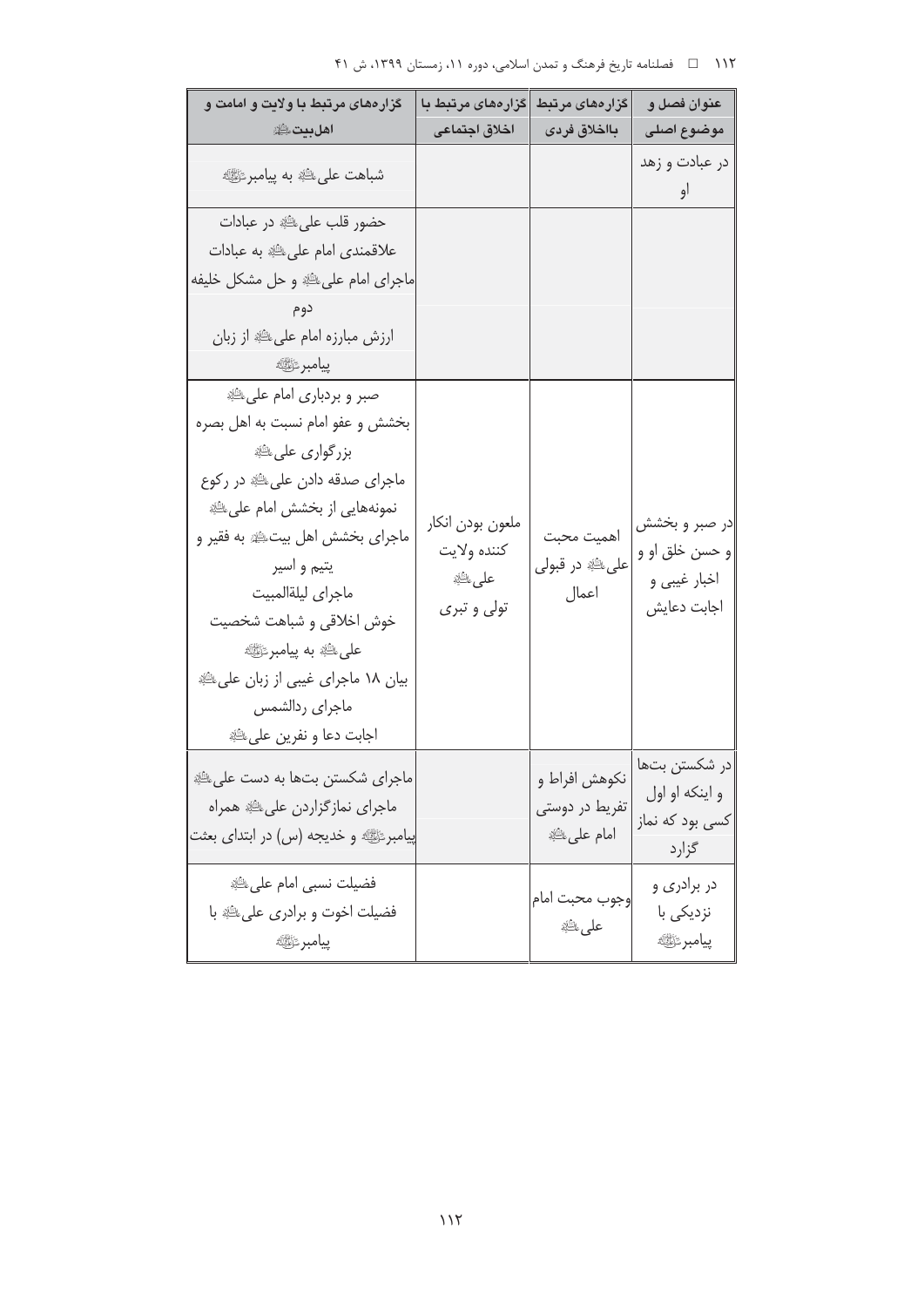| گزار ههای مرتبط با ولایت و امامت و                                                                                                                                                                                                                                  | گزارەھاى مرتبط                                                                                                          | گزار <i>مه</i> ای مر <mark>تبط</mark>                                | عنوان فصل و                                   |
|---------------------------------------------------------------------------------------------------------------------------------------------------------------------------------------------------------------------------------------------------------------------|-------------------------------------------------------------------------------------------------------------------------|----------------------------------------------------------------------|-----------------------------------------------|
| <b>اهلبيت</b> ﷺ                                                                                                                                                                                                                                                     | با اخلاق اجتماعی                                                                                                        | بااخلاق فردى                                                         | موضوع اصلى                                    |
|                                                                                                                                                                                                                                                                     | راستگویی                                                                                                                | پرهيز گارى<br>أگاهي و علم<br>انديشيدن                                | درفضیلت دانش و<br>دانشمندان                   |
|                                                                                                                                                                                                                                                                     | رفق<br>تواضع                                                                                                            | ادب<br>علم<br>زهد                                                    | درآداب متعلم و<br>آنچه شایسته آن<br>است       |
| محبت پیامبرﷺ به علی ٿَلا<br>ائمهﷺ کلیدهای تاریکی و چراغهای<br>هدايت<br>على ٿَلَةِ جانشين و وارث پيامبرﷺ<br>حديث منزلت<br>حسابرسی در روز قیامت توسط<br>اهل بيتﷺ<br>اعتقاد به ولايت على الله و اهل بيت الله<br>ماجرای عقد اخوت<br>وصايت على لثَيْةِ                   | چشمپوشی از<br>لغزشهاى برادران<br>سرزنش نمودن                                                                            | حب و بغض<br>خوش خلقى<br>صبر<br>وجوب محبت<br>على التَّلِهِ            | در محبت رسول<br>خداﷺ به<br>اميرالمؤمنين الآية |
| على ﷺ اولين ايمان آورنده<br>على الله علمدار غزوات<br>علىﷺ دهنده صدقه در ركوع<br>على ﷺ فاتح خيبر<br>علىﷺ كاتب وحي<br>علىﷺ قرائت كننده نامه برائت<br>ماجراي مباهله<br>على ﷺ خاتم اوصياء و امام پرهيز كاران<br>و راستگویان<br>ماجراى كساء<br>على ڭ پرورش يافته پيامبرﷺ | تولی و تبری<br>محبت ورزيدن به<br>على ﷺ و اهل<br>بيت ﷺ<br>طاعت مردم از خدا<br>و رسولﷺ و<br>على اللَّيْةِ<br>انتظار قائمﷺ | استقامت كردن<br>اميدوار بودن<br>تقوا<br>استقامت بر ولايت<br>اهل بيتﷺ | در مناقب<br>منحصربهفرد<br>اميرالمؤمنين طائة   |

| جدول شماره ۲: بررسی گزارهها در پنج باب ابتدای کتاب غرر الاخبار و درر الآثار |  |  |
|-----------------------------------------------------------------------------|--|--|
|                                                                             |  |  |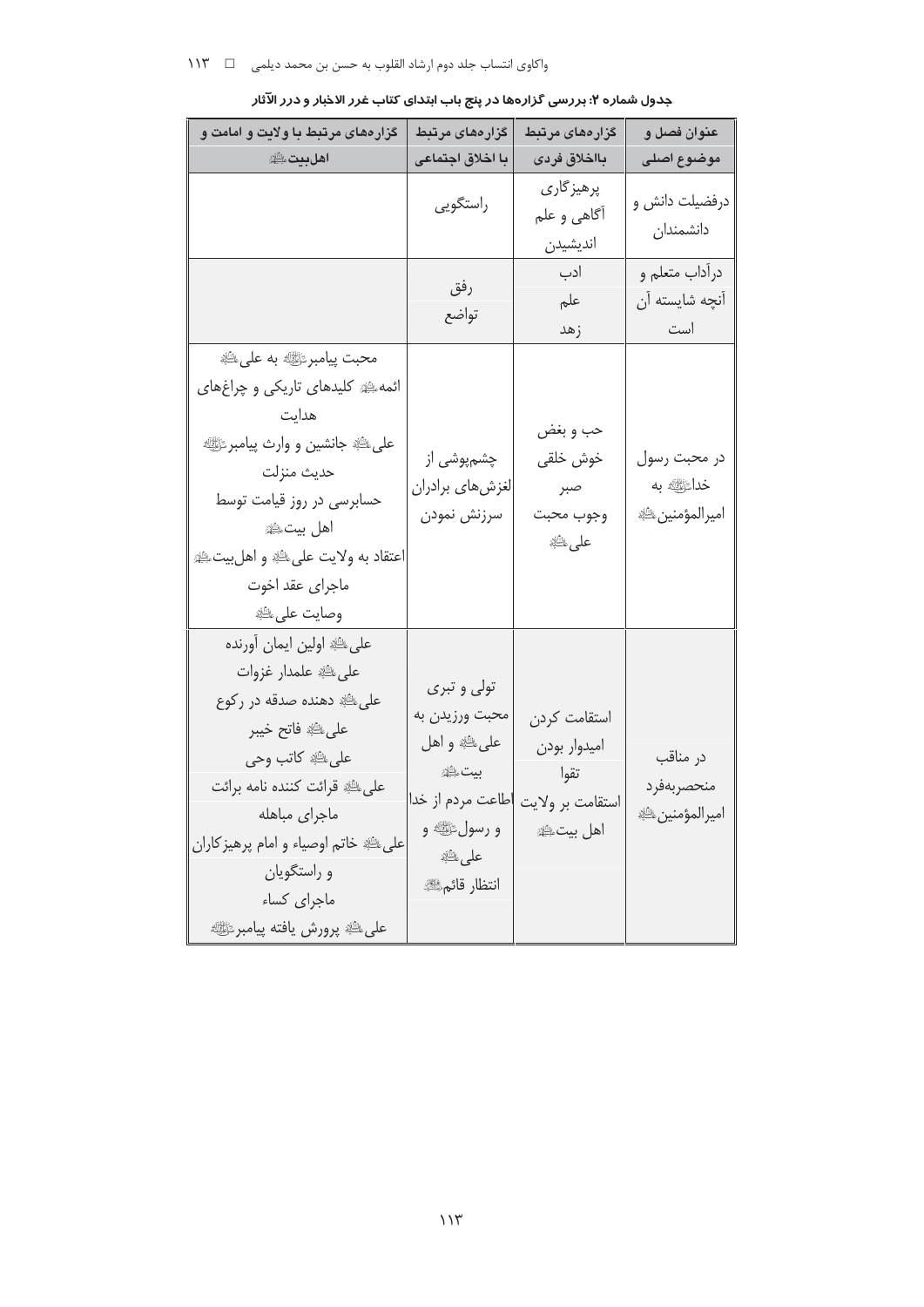| گزار ههای مرتبط با ولایت و امامت و                                                                                                                | گزار ەھاي مرتبط                             | گزارەھای مرتبط | عنوان فصل و |
|---------------------------------------------------------------------------------------------------------------------------------------------------|---------------------------------------------|----------------|-------------|
| <b>اهلبيت</b> ﷺ                                                                                                                                   | با اخلاق اجتماعي                            | بااخلاق فردى   | موضوع اصلى  |
| على ﷺ تفسير كننده قرآن                                                                                                                            |                                             |                |             |
| علىﷺ ساقى حوض كوثر                                                                                                                                |                                             |                |             |
| اهل بيتﷺ كشتى نجات                                                                                                                                |                                             |                |             |
| حديث ثقلين                                                                                                                                        |                                             |                |             |
| ماجراي غدير                                                                                                                                       |                                             |                |             |
| على ﷺ معيار شناخت                                                                                                                                 |                                             |                |             |
| پاکی اهلبیت، علیه از هر رجس                                                                                                                       |                                             |                |             |
| ماجراي معراج و شرح فضايل على ﷺ<br>اشعار فرزدق در مدح علی بن حسین ﷺ<br>ماجرای طرماح و رساندن نامه علی ﷺ<br>به معاويه و مدح على ﷺ<br>حب و بغض على ﷺ | بخشش<br>حمايت از همسايه<br>جوانمردى<br>نفاق | صبر            | عجايب غريبه |

#### منابع و مآخذ

- ۱. ابن طاووس، علي بن موسى، *التحصين الاسرار ما زاد من كتاب اليقين*، محقـق و مصـحح اسـماعيل انصاري زنجاني خوئيني، قم، دار الكتاب، ١٤١٣ ق.
- ۲. اسدبیگی، اردشیر و حمیده طلای<sub>ک</sub>ی، «بررسی بینش و نگرش سیرهنگاری دیلمی در غرر الاخبـار و درر الآثار في مناقب ابي الائمة الاطهـار ﷺ» *تاريخ و تمــدن اسـلامي*، سـال ١٥، ش ٢٩، تهـران، ىھار و تائستان ١٣٩٨.
- ٣. افندي اصبهاني، ميرزاعبدالله، *رياض العلماء و حيـاض الفضـلاء*، بـا اهتمـام سـيد محمـود مرعشـي، تحقيق سيد احمد حسيني، قم، مطبعة الخيام، ١٤٠١ ق.
	- ٤. الامين، محسن، *اعيان الشيعه*، بيروت، دار التعارف للمطبوعات، ١٩٨٣ م / ١٤٠٣ ق.
- ٥. ايمان، محمدتقى و محمود رضا نوشادى، «تحليل محتواى كيفي»، *دو فصلنامه پـژوهش*، سـال ٣، ش ۲، ۱۳۹۰.
- ٦. باردن، لـورنس، *تحليل محتوا*، ترجمـه محمـد عينـي دوزي سـرخابي و مليحـه آشـتياني، تهـران، انتشارات دانشگاه شهید بهشتی، ۱۳٤۷.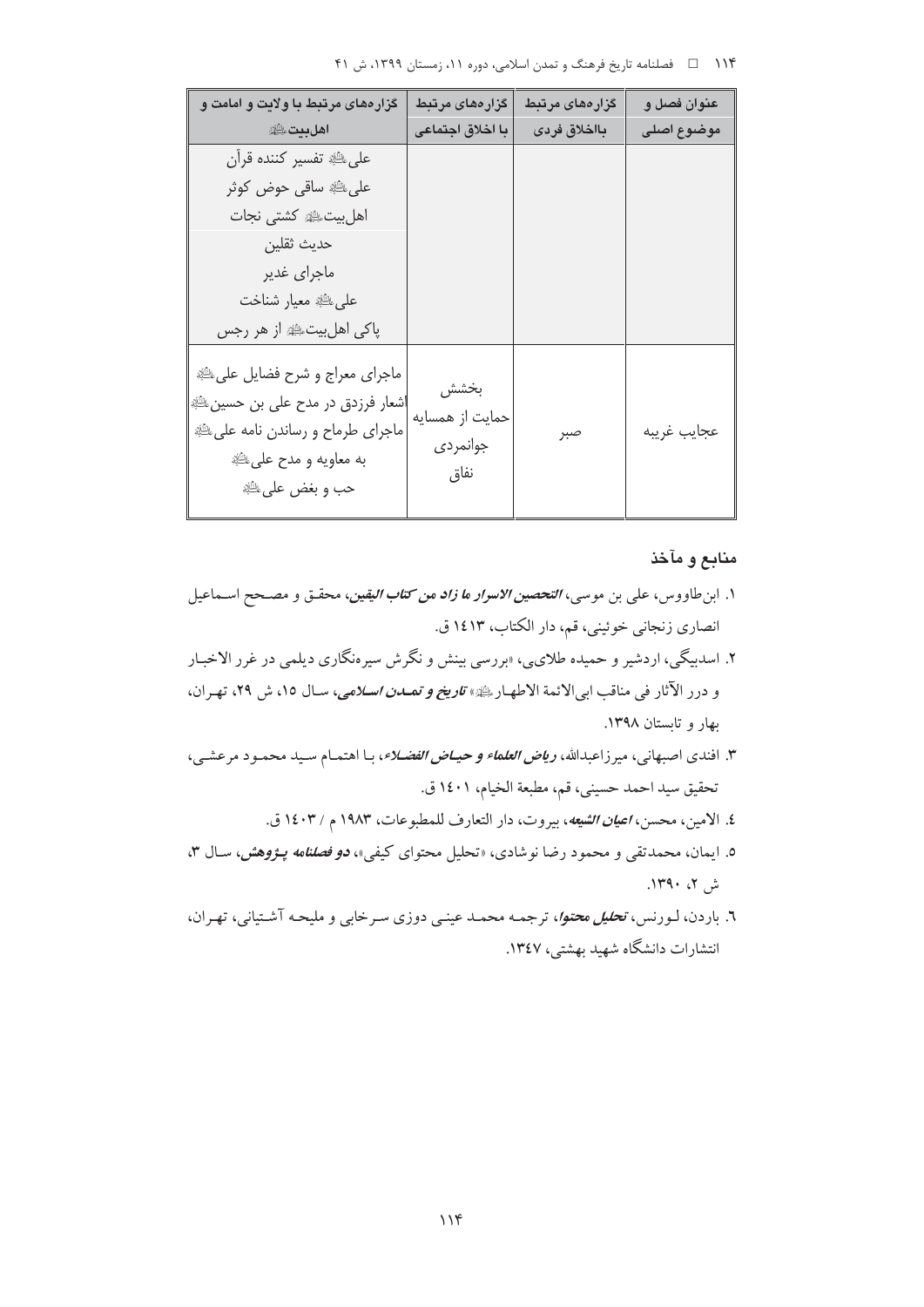- ٧. ياكِنيا، عبدالكريم، «آشنايي با منابع معتبر شيعه، ارشـاد القلـوب الـي الصـواب»، *فقـه و اصـول،* م*بلغان*، ش ۱۳۳، ۱۳۸۹.
- ۸. جعفریان، رسول، *صفویه در عرصه دین، فرهنگ و سیاسـت*، قـم، یژوهشـكده حـوزه و دانشـگاه،  $.144$ 
	- ۹. حر عاملي، محمد بن حسن، *إثبات الهداة بالنصوص و المعجزات*، بيروت، اعلمي، ١٤٢٥ ق.
- ١٠. حر عاملي، محمد بن حسن، *امل الآمل*، تحقيق از سيد احمد حسيني، بغـداد، مكتبـة الانـدلس،  $.17A0$
- ۱۱. حسینی زبیدی، محمد مرتضی، ت*اج العروس من جواهرالقاموس، محقق و*مصحح علی هلالی و علي سيري، بيروت، دار الفكر، ١٤١٤ ق.
- ۱۲. خضري، احمدرضا و جواد قاضي، «تأثير معتقدات ديني بر نگـرش تـاريخي مورخـان مسـلمان بر یایه مقدمههای آنان»، *فصلنامه علمی پژوهشی پژوهشنامه تاریخ اسلام*، سال ۱، ش ۲، ۱۳۹۰.
- ۱۳. خوانساری، میرسید محمد باقر، *روضات الجنات*، ترجمه محمـدباقر سـاعدی خراسـانـ<sub>،</sub>، تهـران، كتابفروشي اسلاميه، ١٣٩٨ ق.
- ١٤. ديلمي، حسن بن ابي الحسن، *ارشاد القلوب*، ترجمه هدايتالله مسترحمي حسن آبـادي، تهـران، کتابفروشی بوذرجمهری مصطفوی، ۱۳٤۹.
- ١٥. ديلمي، حسن بن ابي الحسن، *ارشاد القلوب*، تهران، مؤسسه الصادق للطباعـه والنشـر، ١٤٢٦ ق /  $\cdot$ ۲۰۰۰ م.
- ١٦. ديلمي، حسن بن ابي الحسـن، *اعـلام الـدين فـي صـفات المـؤمنين*، بيـروت، مؤسسـه آل|لبيـت لاحباءالتراث، ١٤٣٦ ق / ٢٠١٥م.
- ۱۷. ديلمي، حسن بن ابي|لحسن، *غور الاخبار و درر الآثار في مناقب ابي|لائمه الاطهار. بله*، قم، دليل مـا،  $NTAO$
- ١٨. راوندي، قطبالـدين سـعيد بـن هبـهالله، *الخـراج والجـرائح*، محقـق ومصـحح مؤسسـة الامـام المهديﷺ، قم، مؤسسة الأمام المهديﷺ، ١٤٠٩ ق.
	- ۱۹. طهرانبي، آقابزرگ *الذريعة الى تصانيف الشيعه*، بيروت، دار الاضواء، ۱٤۰۳ ق / ۱۹۸۳ م.
		- ۲۰. طوسی، محمدبن حسن، *الامالی،* ترجمه صادق حسن زاده، قم، اندیشه هادی، ۱۳۸۸.
- ٢١. عاملي، زين الدين بن علي، م*نية المريد*، محقق و مصـحح رضـا مختـاري، قـم، مكتـب الاعـلام الاسلامي، ١٤٠٩ق.